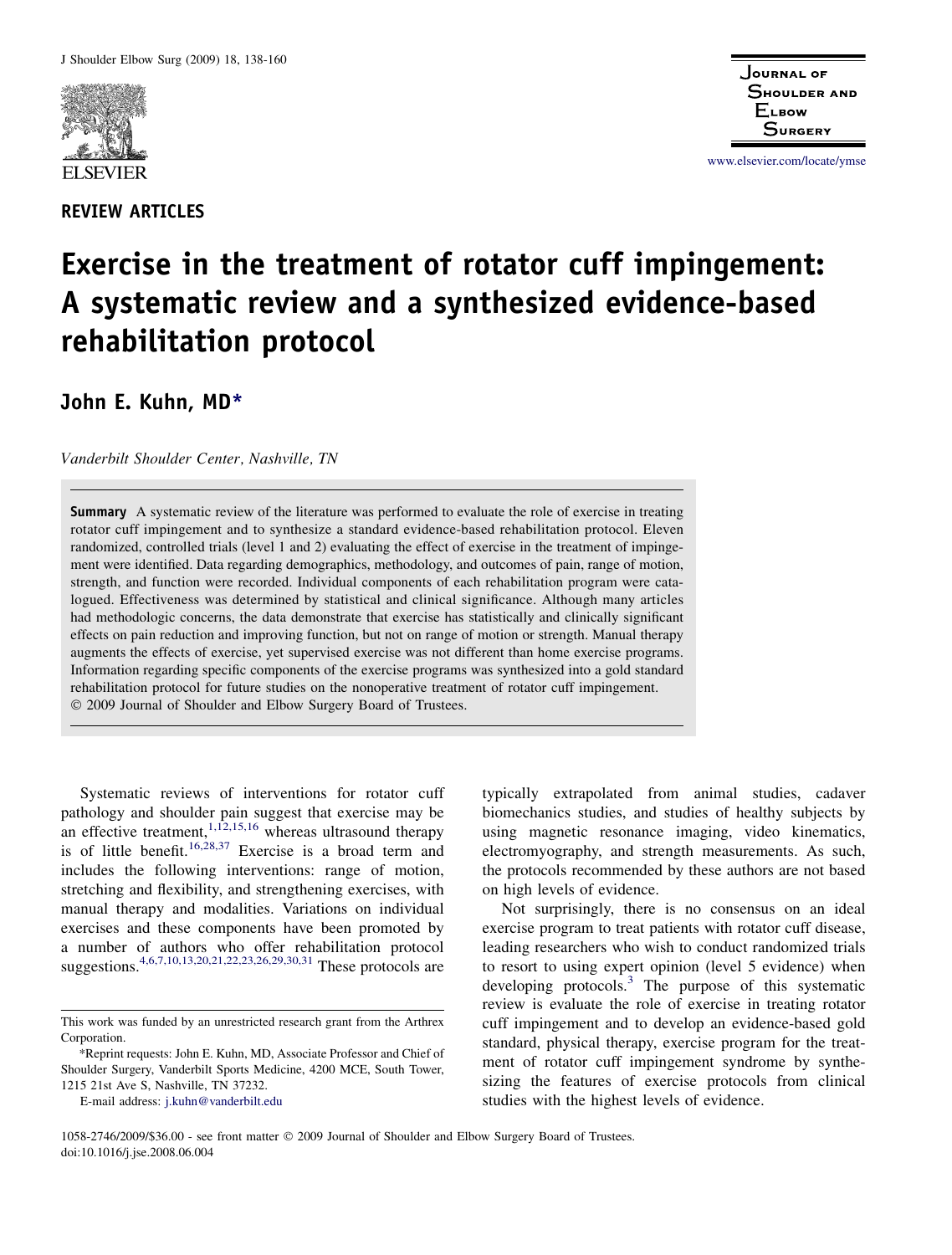# Materials and methods

Before the search was initiated, inclusion and exclusion criteria for articles were defined. Articles were included if they were level 1 or level 2 studies (randomized controlled trials), compared physical therapy with other treatments or placebo, used outcome measures of pain, function, or disability with validated assessment tools, and were restricted to patients with a diagnosis of impingement syndrome, as determined by positive a impingement sign by Neer<sup>[32](#page-18-0)</sup> or Hawkins<sup>18</sup> criteria, or both. Articles were excluded if they were concerned with other shoulder conditions (calcific tendinosis, full thickness rotator cuff tears, adhesive capsulitis, osteoarthritis, etc), addressed postoperative management, were retrospective studies or case series, or used other outcome measures.

A computer search was conducted using the following databases: PubMed, Ovid, the Cochrane Central Register of Controlled Trials, Cochrane Database of Systematic Reviews, American College of Physicians (ACP) Journal Club, and Database of Abstracts of Reviews of Effects. Search words included shoulder, impingement, rotator cuff, rehabilitation, physical therapy, physiotherapy, or exercise. The combined search produced 12,428 articles. The titles and abstracts were each reviewed to identify those of interest for in-depth review. Eighty articles were retrieved, and their bibliographies were also reviewed to identify other potential articles for inclusion.

From 80 manuscripts, 11 met the inclusion criteria [2,8,9,11,17,24,33,34,37,38,39](#page-17-0) and were then reviewed using a standard worksheet.<sup>36</sup> The worksheet uses evidence-based guidelines to assist in the systematic review of orthopedic literature. In addition to recording practical information, such as title, author, journal, citation, primary and secondary hypotheses, type of study, and results, the worksheet also assists in identifying and recording sources of bias, methods of randomization, follow-up, and other details important in assessing the methodologic design and identifying the level of evidence. Each of these 11 manuscripts was then reviewed in an evidence-based medicine journal club by 9 faculty members and fellows familiar with evidence-based medicine concepts.

The Methods and Results sections of these 11 manuscripts were then reviewed. Data regarding study demographics and methodology were extracted and placed in table form. Individual outcomes for pain, range of motion, strength, and function were catalogued. Outcomes were assessed for the effectiveness of each treatment over time (intragroup evaluation) and when different treatments were compared (between-group comparisons). Statistical outcomes were recorded when available. Clinical significance was found when statistical significance was  $P < .05$  and the effect size or difference between treatments was 20% or more. Elements of the physical therapy programs used by each study were collected and divided into five major categories: range of motion, flexibility and stretching, strengthening techniques, therapist-driven manual therapy, modalities, and schedule, which were placed in table form. This information was used to develop a synthesized physical therapy program.

# Results

## Demographics

Patient demographics are summarized in [Table I](#page-2-0). Patient ages (range, 42-58 years) were typical for impingement syndrome.<sup>[32](#page-18-0)</sup> Workers' compensation data were frequently missing, yet because these studies came from a number of different countries with different benefits and incentives for work-related injuries, these data may not translate across studies. The diagnosis of impingement in all 11 studies was made by physical examination using the impingement signs of Neer<sup>[32](#page-18-0)</sup> or Hawkins,<sup>[18](#page-18-0)</sup> or both. Confirmation with an impingement test, consisting of an injection of lidocaine in the subacromial space with elimination of the pain with the impingement sign, $32$  was used in 5 studies.

# Methodology

These 11 randomized trials were not without methodologic flaws ([Table II](#page-3-0)). Randomization methods were described in 6 of the studies, 5 of which were ideal. Only 3 reported using blinded, independent examiners for follow-up data collection. Eleven studies used validated outcome measures. Brox et al<sup>[8,9](#page-18-0)</sup> used a Neer shoulder score; however in 1993 when the study was done, this score was likely the best available. Follow-up was surprisingly good for 10 of the studies, and only 1 study<sup>[33](#page-18-0)</sup> reported follow-up of less than 90%.

#### Components of the exercise programs

The components of the exercise programs had some variation, yet the general principles were seen throughout the different studies ([Table III\)](#page-4-0). These components included frequency, range of motion, stretching or flexibility, strengthening, manual therapy, modalities, and others. These data are reviewed later as the synthesized protocol is developed.

#### Exercise as a treatment for impingement

The data from this systematic review strongly suggest that exercise improves symptoms in patients with impingement syndrome ([Tables IV-VII\)](#page-8-0), a finding that agrees with other systematic reviews.<sup>[1,12,15,16](#page-17-0)</sup> Supervised exercise, home exercise programs, exercise associated with manual therapy, and exercise after subacromial decompressions demonstrated improvements in pain in all but 1 study<sup>[11](#page-18-0)</sup> [\(Table V](#page-11-0)). Statistical analysis comparing preexercise pain with postexercise pain was performed in 6 of the 11 studies. In 5 of 6 studies, exercise produced statistically significant and clinically significant reductions in pain.<sup>[2,9,24,35,38](#page-17-0)</sup> Conroy et  $al<sup>11</sup>$  $al<sup>11</sup>$  $al<sup>11</sup>$  found significant improvements in pain when exercise was combined with manual therapy but not for exercise alone. Interestingly, they documented significant statistical and clinical improvements in range of motion for both groups. $11$  It is important to note that this study followed up patients for only 3 weeks, which may have been responsible for the reduced effect of the treatment. Two studies used controls, either nontherapeutic laser treatment<sup>[8,9](#page-18-0)</sup> or no treatment.<sup>24</sup> Both demonstrated statistically significant improvements in pain for exercise compared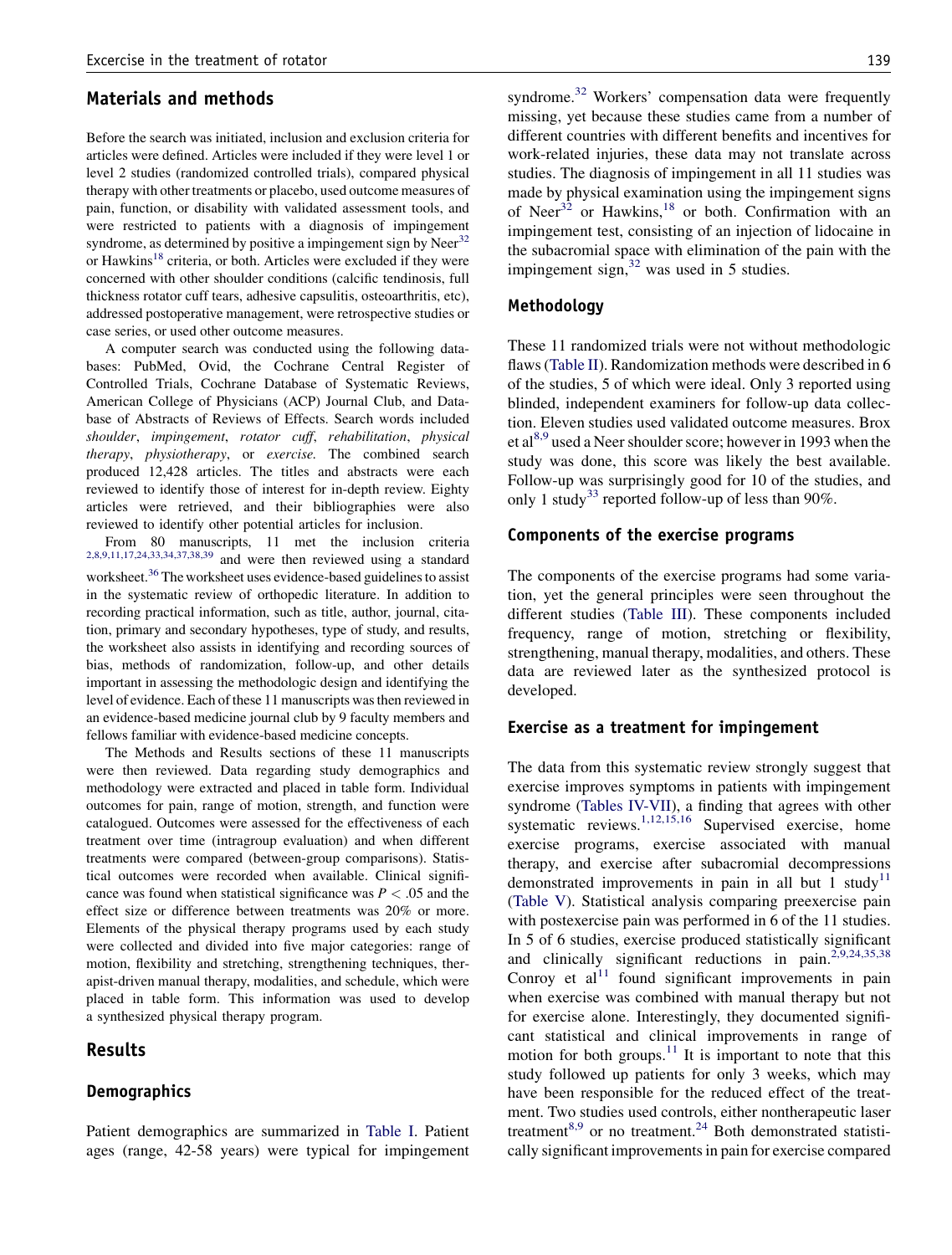<span id="page-2-0"></span>

| Table I | Patient demographics. |
|---------|-----------------------|
|---------|-----------------------|

| First author<br>(year), country | Average<br>age, year | Gender      | Worker's Comp            | Symptom<br>duration    | Diagnosis             | How Dx made                                                                       | Treatment groups                                              |
|---------------------------------|----------------------|-------------|--------------------------|------------------------|-----------------------|-----------------------------------------------------------------------------------|---------------------------------------------------------------|
| Bang (2000),<br><b>USA</b>      | 43                   | 30M,<br>22F | <b>NR</b>                | Group 1:<br>5.6 mons;  | Impingement           | Physical exam impingement signs                                                   | Group 1: Standard exercises                                   |
|                                 |                      |             |                          | Group 2:<br>4.4 mons   |                       |                                                                                   | Group 2: Standard exercises $+$ manual<br>therapy             |
| Brox, (1993,<br>1999), Norway   | 48                   | 66M,<br>59F | 58% on sick<br>leave     | 1-2 years              | Impingement           | Physical exam impingement signs and<br>$+$ impingement test                       | Group 1: Arthroscopic $SAD + post-op$<br>supervised exercises |
|                                 |                      |             |                          |                        |                       |                                                                                   | Group 2: Supervised exercises<br>Group 3: Placebo laser       |
| Conroy (1998), 53               |                      | 8M,         | <b>NR</b>                | 26 weeks               | Impingement           | Physical exam impingement signs                                                   | Group 1: Standard exercises                                   |
| <b>USA</b>                      |                      | 6F          |                          |                        |                       |                                                                                   | Group 2: Standard exercises $+$ manual<br>therapy             |
| Haahr (2005),<br>Denmark        | 44.4                 | 26M,<br>58F | 73%                      | $6$ mons- $3$<br>years | Impingement           | Physical exam impingement signs and<br>$+$ impingement test                       | Group 1: Physiotherapy treatments (19<br>sessions/12 weeks)   |
|                                 |                      |             |                          |                        |                       |                                                                                   | Group 2: Arthroscopic SAD + post-op HEP                       |
| Ludewig (2003), 49              |                      |             | 67 M, All M construction | <b>NR</b>              | Impingement $\pm$     | Physical exam impingement signs/biceps                                            | Group 1: Instruction in HEP                                   |
| <b>USA</b>                      |                      | 0F          | workers/claims NR        |                        | biceps tendonitis     | signs                                                                             | Group 2: No intervention                                      |
| Peters (1997),                  | 58                   | 46M,        | <b>NR</b>                | $>6$ mons              | Impingement           | Physical exam impingement signs and                                               | Group 1: SAD (47% arthroscopic, 53% open)                     |
| Germany                         |                      | 26F         |                          |                        |                       | $+$ impingement test $+$ ultrasound                                               | $+$ post-op exercise program                                  |
|                                 |                      |             |                          |                        |                       |                                                                                   | Group 2: Physical therapy                                     |
| Rahme (1998), 42                |                      |             | 19M, 76% on sick leave   | Almost 4               | Impingement           | Physical exam impingement signs and                                               | Group 1: Open SAD                                             |
| Sweden                          |                      | 23F         |                          | years                  |                       | $+$ impingement test                                                              | Group 2: Standard physiotherapy program                       |
| Senbursa (2007),49              |                      | <b>NR</b>   | <b>NR</b>                | <b>NR</b>              | Impingement           | Physical exam impingement signs                                                   | Group 1: Instruction in HEP                                   |
| Turkey                          |                      | 34M,        | <b>NR</b>                |                        |                       |                                                                                   | Group 2: $\text{HEP}$ + manual and other therapy              |
| Walther (2004), 51<br>Germany   |                      | 26F         |                          |                        | 27.3 mons Impingement | Physical examination, impingement signs<br>and $+$ impingement test, radiographs, | Group 1: HEP<br>Group 2: Supervised therapy                   |
|                                 |                      |             |                          |                        |                       | ultrasound                                                                        | Group 3: Functional brace                                     |
| Werner (2002),                  | 52                   | 20M,        | <b>NR</b>                | 27 mons                | Impingement           | Clinical findings, radiographs, ultrasound                                        | Group 1: HEP                                                  |
| Germany                         |                      | 20F         |                          |                        |                       |                                                                                   | Group 2: Supervised therapy                                   |

F, Female; HEP, home exercise program; M, male, NR, not reported; SAD, subacromial decompression; USA, United States of America.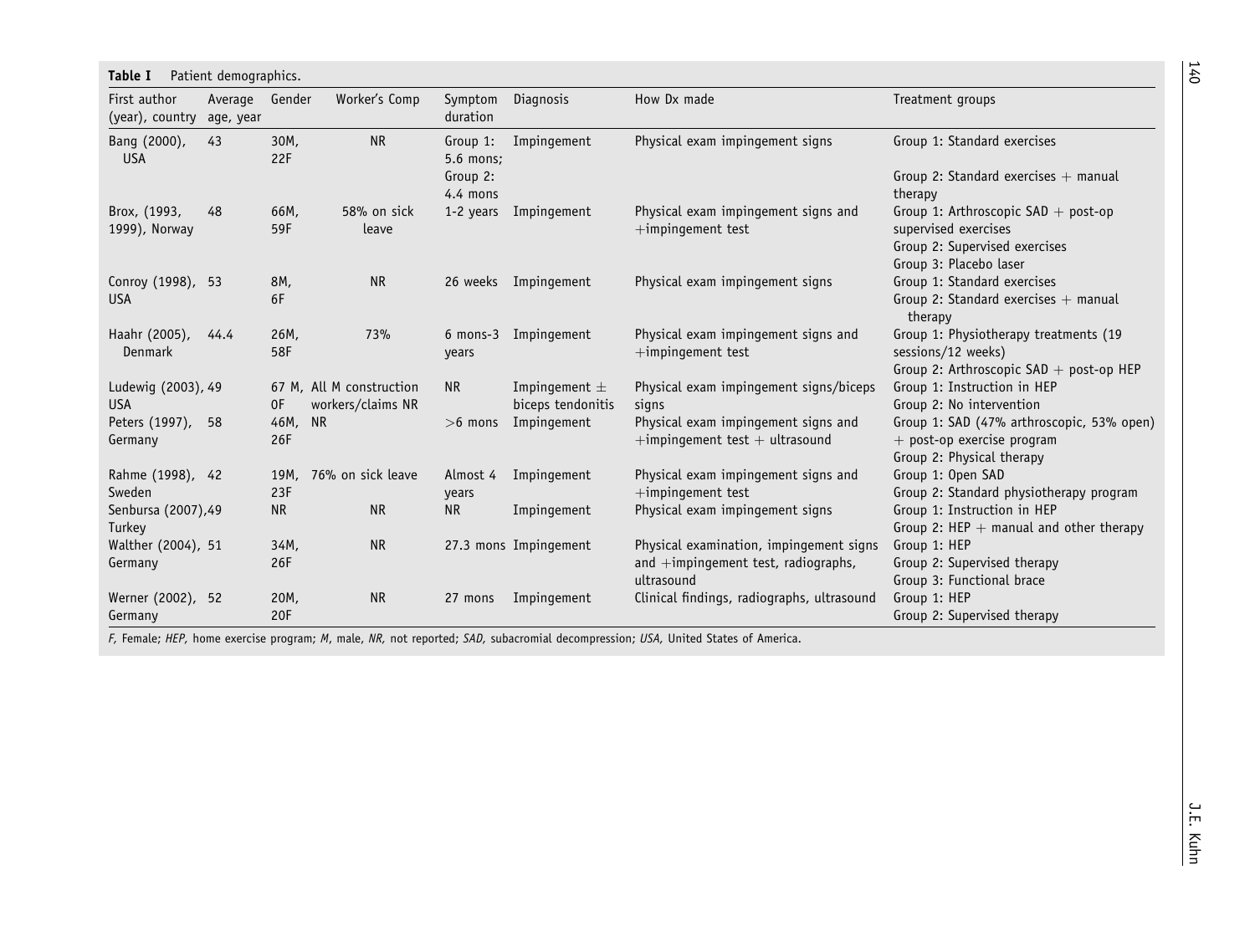<span id="page-3-0"></span>Table II Study methodology

| First author<br>(year) | No.                                                                                                              | Randomization<br>method                                   | Independent<br>examiner | <b>Outcomes</b><br>of interest                                                                                            | Follow-up            | Follow-up %                     |
|------------------------|------------------------------------------------------------------------------------------------------------------|-----------------------------------------------------------|-------------------------|---------------------------------------------------------------------------------------------------------------------------|----------------------|---------------------------------|
| Bang (2000)            | 52                                                                                                               | <b>NR</b>                                                 | Yes                     | Pain VAS <sup>a</sup><br>Strength<br>Perception of function<br><b>Functional Assessment</b><br>Questionnaire <sup>a</sup> | 60 days              | 96%                             |
| Brox (1993, 1999)      | Random permuted<br>Yes<br>125<br>blocks<br>Pain Scale 1-9<br>Emotional Distress on<br>Hopkins Scale <sup>a</sup> |                                                           | Neer Shoulder Score     | 3 and 6 mons (1993)<br>and 2.5 years (1999)                                                                               | 90% at 2.5 y         |                                 |
| Conroy (1998)          | 14                                                                                                               | <b>NR</b>                                                 | Yes                     | Pain VAS <sup>a</sup><br>Impingement Signs<br><b>AROM</b><br><b>Functional Skills</b>                                     | 3 weeks              | 93%                             |
| Haahr (2005)           | 90                                                                                                               | Sealed envelope                                           | No                      | Constant Score <sup>a</sup><br>Pain VAS <sup>a</sup><br>Function                                                          | 12 mons              | 91%                             |
| Ludewig (2003)         | 67                                                                                                               | Investigator blindly<br>selected 1 of 2<br>slips of paper | <b>NR</b>               | Shoulder Rating<br>Questionnaire<br>SPADI <sup>a</sup>                                                                    | 10 weeks             | 92%                             |
| Peters (1997)          | 72                                                                                                               | <b>NR</b>                                                 | <b>No</b>               | Modified Constant Score <sup>a</sup>                                                                                      | 1, 2, 3, and 4 years | 86% for 1 y;<br>67% for 4 years |
| Rahme (1998)           | 42                                                                                                               | <b>Blocked</b><br>randomization                           | <b>NR</b>               | Pain VAS <sup>a</sup>                                                                                                     | 1 year               | 93%                             |
| Senbursa (2007)        | 30                                                                                                               | <b>NR</b>                                                 | <b>NR</b>               | Pain with two maneuvers<br>Pain VAS <sup>a</sup><br><b>ROM</b><br><b>Functional Assessment</b><br><b>Questionnaire</b>    | 4 weeks              | 100%                            |
| <b>Walther (2004)</b>  | 60                                                                                                               | <b>NR</b>                                                 | <b>NR</b>               | Constant Score <sup>a</sup><br>Pain VAS <sup>a</sup>                                                                      | 6 and 12 weeks       | <b>NR</b><br>100%?              |
| Werner (2002)          | 40                                                                                                               | Drawing lots                                              | <b>NR</b>               | Constant Score <sup>a</sup><br>Pain Score<br><b>Function Score</b><br>Movement Score                                      | 6 and 12 weeks       | <b>NR</b><br>100%?              |

AROM, active range of motion; NR, not reported; ROM, range of motion; SPADI, Shoulder Pain and Disability Index; VAS, visual analog scale.  $a$  Outcomes of interest that have been validated.

with control groups. The difference in effect size for the Ludewig et al<sup>[24](#page-18-0)</sup> cohort was only 15%, which did not reach our definition of clinical significance.

#### Other outcome parameters

Strength was not shown to improve significantly for exer-cise alone<sup>[2,17,38](#page-17-0)</sup> but did improve when exercise was combined with manual therapy in 1 study<sup>[2](#page-17-0)</sup> [\(Table VI](#page-13-0)).

Function improved with exercise in most studies<sup>[2,11,17,24,33](#page-17-0)</sup> ([Table VII](#page-14-0)), a finding that was statistically significant in the 4 studies that analyzed their results. These improvements were clinically significant in 2 of these studies.<sup>[2,11](#page-17-0)</sup> Interestingly, Brox et al.<sup>[9](#page-18-0)</sup> reported reduced functional status in a group that underwent supervised exercise.

These results suggest that exercise therapy is highly effective at reducing pain and likely effective at improving function. These effects may be augmented with manual therapy or acromioplasty.

# Home vs supervised exercise

Two studies compared the effects of supervised physical therapy with a home exercise program.<sup>[38,39](#page-18-0)</sup> Although both groups improved, neither study could demonstrate statistically significant differences between the 2 exercise methods. No prestudy power analysis was described, and as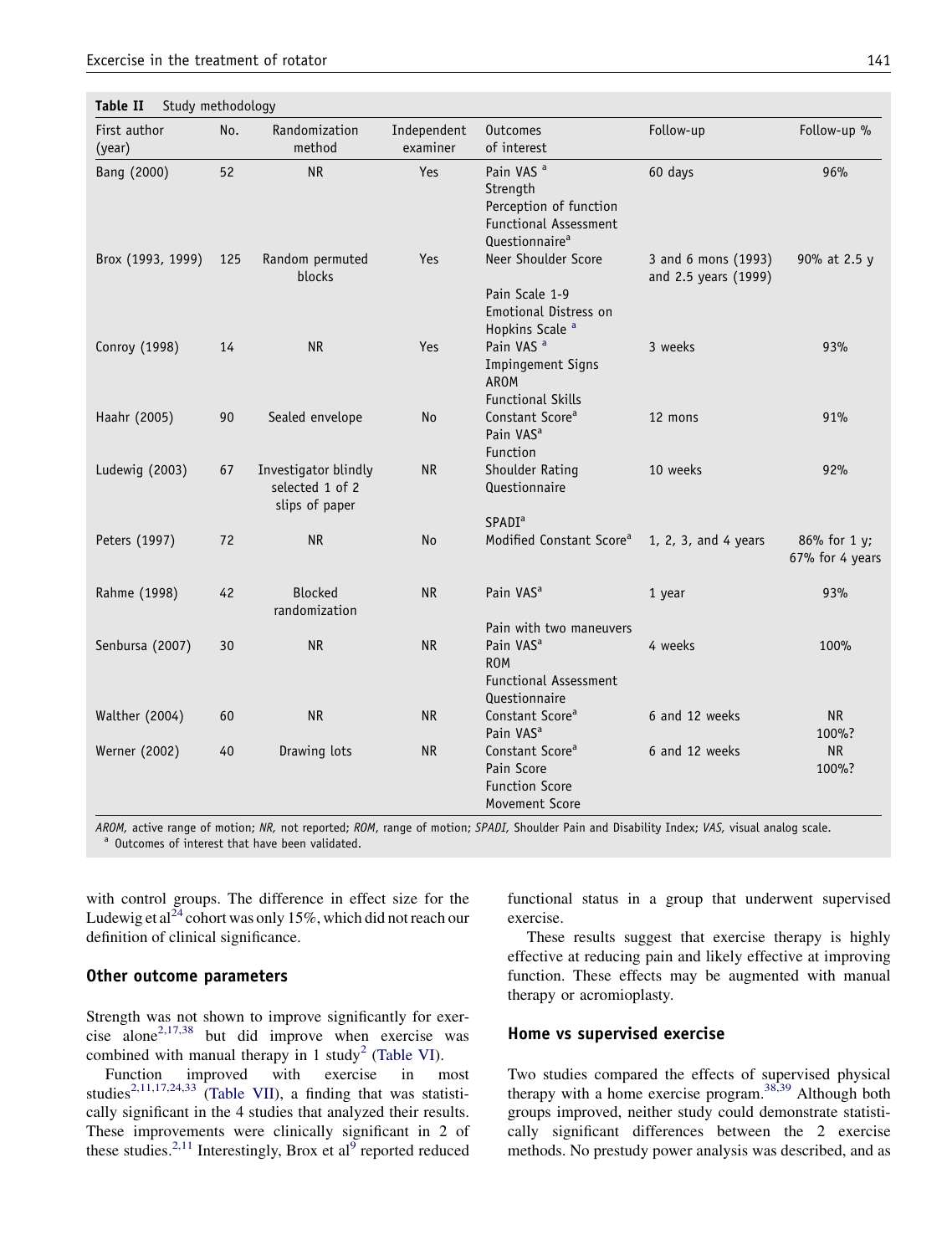<span id="page-4-0"></span>

| First author Frequency<br>(year) |                                                                                                                      | Range of motion                                                                                                                                                                                                                                                                                                              | Stretching/<br>flexibility                                                                                                       | Strengthening                                                                                                                                                  | Joint<br>mobilization/<br>manual therapy                                                                                                    | Modalities | <b>Other</b>                                                                                                |
|----------------------------------|----------------------------------------------------------------------------------------------------------------------|------------------------------------------------------------------------------------------------------------------------------------------------------------------------------------------------------------------------------------------------------------------------------------------------------------------------------|----------------------------------------------------------------------------------------------------------------------------------|----------------------------------------------------------------------------------------------------------------------------------------------------------------|---------------------------------------------------------------------------------------------------------------------------------------------|------------|-------------------------------------------------------------------------------------------------------------|
|                                  | Bang (2000) $2 \times$ /wk for 3 wks                                                                                 | <b>NR</b>                                                                                                                                                                                                                                                                                                                    | 1.Anterior shoulder<br>corner stretch                                                                                            | Elastic band: 3 sets of Study group received<br>10 reps                                                                                                        | manual therapy<br>techniques specifically<br>applied to movement<br>limitations in the upper<br>quarter involving the<br>shoulder and spine | <b>NR</b>  | <b>NR</b>                                                                                                   |
|                                  |                                                                                                                      |                                                                                                                                                                                                                                                                                                                              | 2. Posterior shoulder<br>crossed body<br>adduction stretch<br>Each stretch hold<br>30 secs with 10-sec<br>rest, repeat $3\times$ | 1.Flexion<br>2. Scaption                                                                                                                                       |                                                                                                                                             |            |                                                                                                             |
|                                  |                                                                                                                      |                                                                                                                                                                                                                                                                                                                              |                                                                                                                                  | 3. Rowing<br>4. Horizontal<br>extension-external<br>rotation 60-sec rest<br>between sets<br>5. Seated press up<br>6. Elbow push-up $+25$<br>reps or to fatigue |                                                                                                                                             |            |                                                                                                             |
| Brox (1993)                      | Daily: supervised<br>$2 \times$ /wk with<br>unsupervised other<br>days at home.<br>Training continued<br>$3-6$ mons. | To eliminate<br>gravitational forces<br>and start the<br>exercises the arm<br>was suspended in<br>a sling fixed to the<br>roof. Relaxed<br>repetitive movements<br>(first rotation, then<br>flexion-extension,<br>and finally abduction-<br>adduction) were<br>performed for about<br>an hour in daily<br>training sessions. | <b>NR</b>                                                                                                                        | "Resistance was<br>gradually added to<br>strengthen the short<br>rotator and the<br>scapular stabilizing<br>muscles"                                           | <b>NR</b>                                                                                                                                   | <b>NR</b>  | "Three lessons on<br>the anatomy and<br>function of the<br>shoulder, pain<br>management, and<br>ergonomics" |

J.E. Kuhn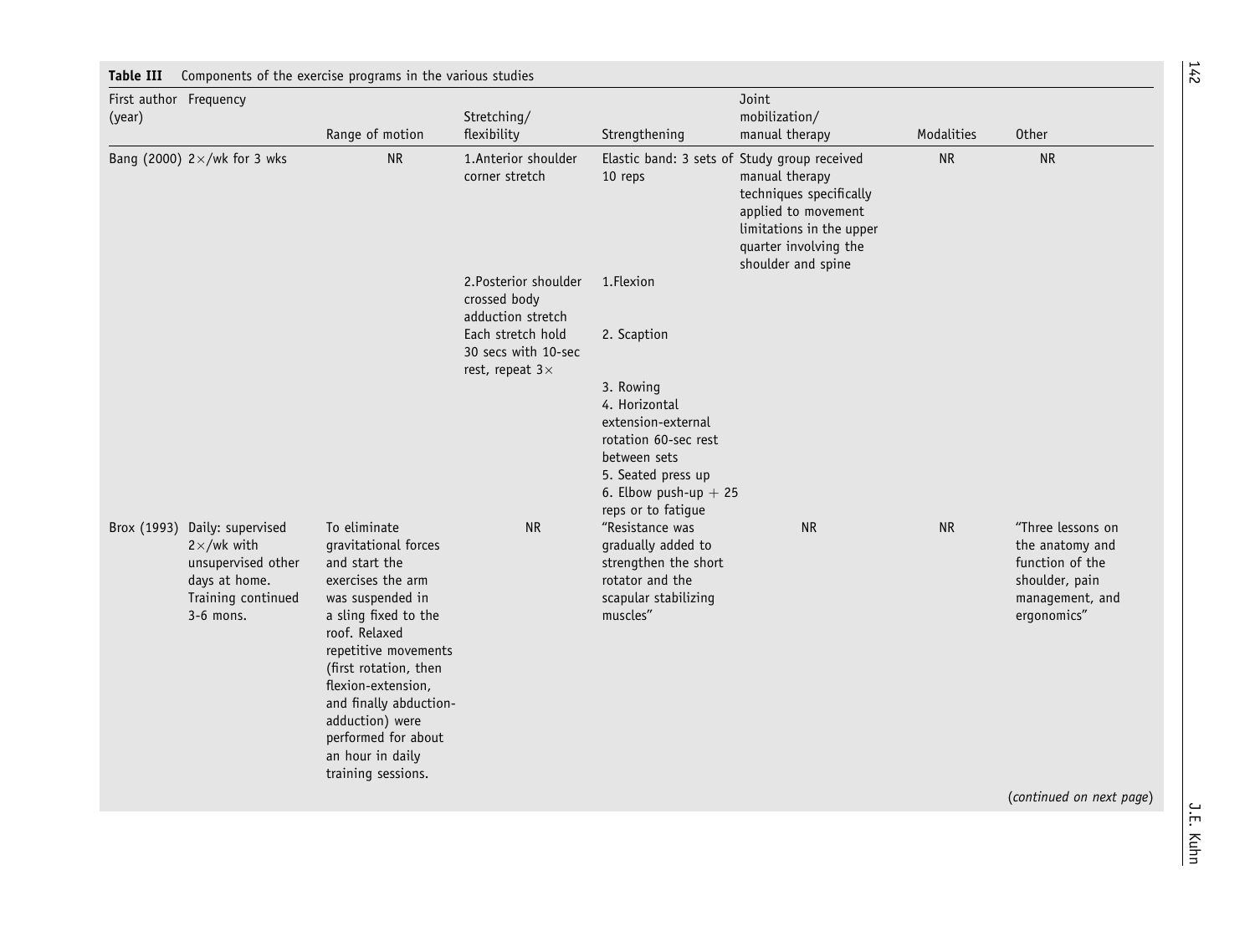| Table III (continued)            |                                                                                                                                                                                 |                                                                                                                                                                                                                                      |                                                                                                                                                       |                                                                                                                          |                                                                                                                                                                                                           |                         |                                                                                             |
|----------------------------------|---------------------------------------------------------------------------------------------------------------------------------------------------------------------------------|--------------------------------------------------------------------------------------------------------------------------------------------------------------------------------------------------------------------------------------|-------------------------------------------------------------------------------------------------------------------------------------------------------|--------------------------------------------------------------------------------------------------------------------------|-----------------------------------------------------------------------------------------------------------------------------------------------------------------------------------------------------------|-------------------------|---------------------------------------------------------------------------------------------|
| First author Frequency<br>(year) |                                                                                                                                                                                 | Range of motion                                                                                                                                                                                                                      | Stretching/<br>flexibility                                                                                                                            | Strengthening                                                                                                            | Joint<br>mobilization/<br>manual therapy                                                                                                                                                                  | Modalities              | <b>Other</b>                                                                                |
| Conroy<br>(1998)                 | Supervised $3 \times$ /wk<br>for 3 wks;<br>instructions<br>to exercise<br>at home $3 \times / d$ .                                                                              | Pendulum exercise<br>and postural<br>correction with pain<br>free range                                                                                                                                                              | Cane-assisted<br>flexion and<br>external rotation,<br>towel-assisted<br>internal rotation,<br>and noninvolved<br>arm-assisted<br>horizontal adduction | 1. Chair press                                                                                                           | Study group received<br>15 min of joint<br>mobilization styled<br>after Maitland and<br>Foley, with inferior<br>glide, anterior glide,<br>posterior glide, long<br>axis traction,<br>oscillatory pressure | Hot packs<br>for 15 min | Soft tissue<br>mobilization at<br>end of treatment<br>for $10$ min;<br>patient<br>education |
|                                  |                                                                                                                                                                                 |                                                                                                                                                                                                                                      |                                                                                                                                                       | 2. Internal and<br>external rotation<br>isometrics<br>3. Exercises to restore<br>synchronous<br>scapulohumeral<br>rhythm |                                                                                                                                                                                                           |                         |                                                                                             |
| Haahr<br>(2005)                  | $3 \times$ /wk for 2 wks<br>then $2 \times$ /wk for<br>3 weeks then<br>$1 \times$ /wk for 7<br>wks with daily<br>active home<br>exercises then home<br>program $2-3 \times /wk$ | Active training of<br>periscapular<br>muscles (rhomboid,<br>serratus, trapezoid,<br>levator scapulae,<br>and pectoralis<br>minor muscles)                                                                                            | <b>NR</b>                                                                                                                                             | Strengthening of the<br>stabilizing muscles<br>of the shoulder (the<br>rotator cuff)                                     | <b>NR</b>                                                                                                                                                                                                 | Heat, cold<br>packs     |                                                                                             |
| Ludewig<br>(2003)                | Home therapy<br>instruction. Daily<br>home stretching,<br>strengthening<br>$3 \times$ /wk.                                                                                      | A muscle relaxation<br>exercise for upper<br>trapezius. Patient<br>raises arm over<br>head in scapula<br>plane without<br>shrugging.<br>Performed in<br>front of mirror<br>or by holding<br>upper trapezius<br>with opposite<br>hand | Corner stretch for<br>pectoralis minor,<br>crossed body<br>adduction for<br>posterior shoulder.<br>Hold 30 secs, $5 \times$ /<br>stretch/d            | 1. Supine protraction<br>of the scapula with<br>hand weight                                                              | <b>NR</b>                                                                                                                                                                                                 | <b>NR</b>               | <b>NR</b>                                                                                   |
|                                  |                                                                                                                                                                                 |                                                                                                                                                                                                                                      |                                                                                                                                                       |                                                                                                                          |                                                                                                                                                                                                           |                         | (continued on next page)                                                                    |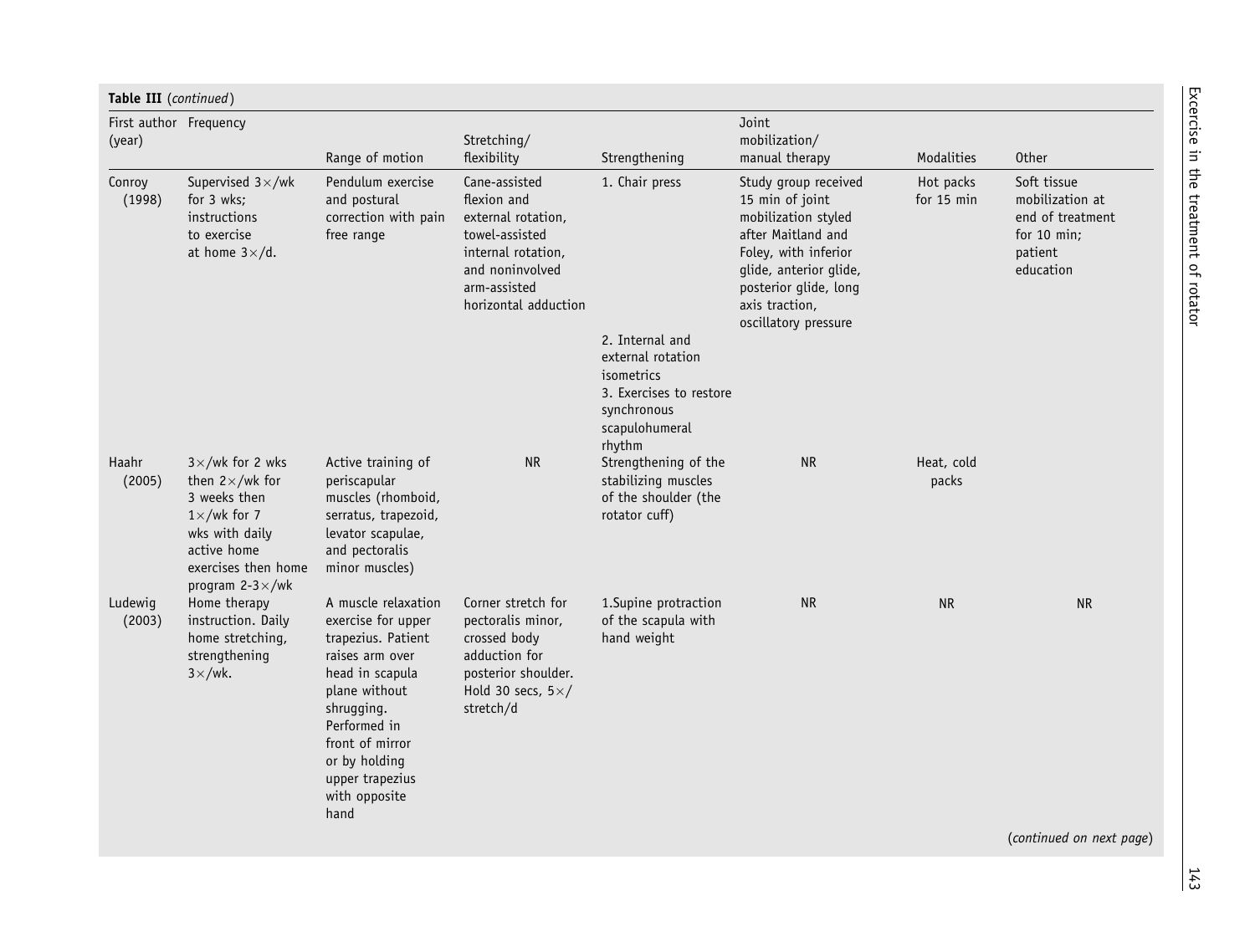| Table III (continued)            |                                                                                                                                                                     |                                                                                                                                                                                     |                                                                                                                |                                                                                                                                                                                                                                                                         |                                                                                                                                        |                                                         |                                                                                                                                                                            |
|----------------------------------|---------------------------------------------------------------------------------------------------------------------------------------------------------------------|-------------------------------------------------------------------------------------------------------------------------------------------------------------------------------------|----------------------------------------------------------------------------------------------------------------|-------------------------------------------------------------------------------------------------------------------------------------------------------------------------------------------------------------------------------------------------------------------------|----------------------------------------------------------------------------------------------------------------------------------------|---------------------------------------------------------|----------------------------------------------------------------------------------------------------------------------------------------------------------------------------|
| First author Frequency<br>(year) |                                                                                                                                                                     | Range of motion                                                                                                                                                                     | Stretching/<br>flexibility                                                                                     | Strengthening                                                                                                                                                                                                                                                           | Joint<br>mobilization/<br>manual therapy                                                                                               | Modalities                                              | <b>Other</b>                                                                                                                                                               |
|                                  |                                                                                                                                                                     |                                                                                                                                                                                     |                                                                                                                | 2. Humeral external<br>rotation with<br>TheraBand, starting<br>with arm close to<br>body and increasing<br>abduction angle<br>over time. $3 \times 10$<br>reps for wk 1,<br>$3 \times 15$ reps for wk<br>2, $3 \times 20$ reps<br>for wk 3, then<br>increase resistance |                                                                                                                                        |                                                         |                                                                                                                                                                            |
| Peters<br>(1997)                 | 2 weeks intensive<br>physical therapy and<br>instruction in home<br>program                                                                                         | Normalization<br>of muscle<br>tension, lifting<br>arms without<br>shrugging.<br>Instruction in<br>posture exercises<br>and maintaining<br>posture for activities<br>of daily living | Improve mobility<br>of adjacent joints.<br>Stretch the posterior<br>and anterior shoulder scapular stabilizers | Strengthen short<br>rotators in pain-free<br>region, strengthen                                                                                                                                                                                                         | Manual therapy: pain<br>traction, mobilization<br>after relaxation<br>therapy.                                                         | Ultrasound,<br>iontophoresis,<br>phonophoresis,<br>heat | Muscle relaxation<br>techniques, transverse<br>friction massage,<br>hydrotherapy,<br>subacromial injectable<br>steroids up to $3\times$                                    |
| Rahme<br>(1998)                  | $2-3\times$ /wk. Intervals<br>between treatments<br>were successively<br>increased as the<br>patient became<br>more familiar with<br>the object of the<br>exercises | Unloaded movements<br>of the shoulder.<br>Measures to normalize<br>the scapulohumeral<br>rhythm and to increase<br>postural awareness                                               | <b>NR</b>                                                                                                      | Strengthening the<br>shoulder muscles and<br>endurance training.<br>Submaximal training<br>of the rotator cuff                                                                                                                                                          | <b>NR</b>                                                                                                                              | <b>NR</b>                                               | Information on<br>functional anatomy<br>and biomechanics<br>of the shoulder.<br>Advice on how to<br>avoid positions for<br>"wear and tear" of<br>subacromial<br>structures |
| Senbursa<br>(2007)               | Group 1: home<br>program $7 \times$ /wk                                                                                                                             | Active ROM                                                                                                                                                                          | Stretching                                                                                                     | Strengthening of the<br>rotator cuff muscles,<br>rhomboids, levator<br>scapulae, serratus<br>anterior with elastic<br>bands                                                                                                                                             | Deep friction massage<br>on supraspinatus, radial<br>nerve stretching,<br>scapular mobilization,<br>glenohumeral joint<br>mobilization | Ice                                                     | Proprioceptive<br>neuromuscular<br>facilitation including<br>rhythmic stabilization<br>and hold-relax                                                                      |

J.E. Kuhn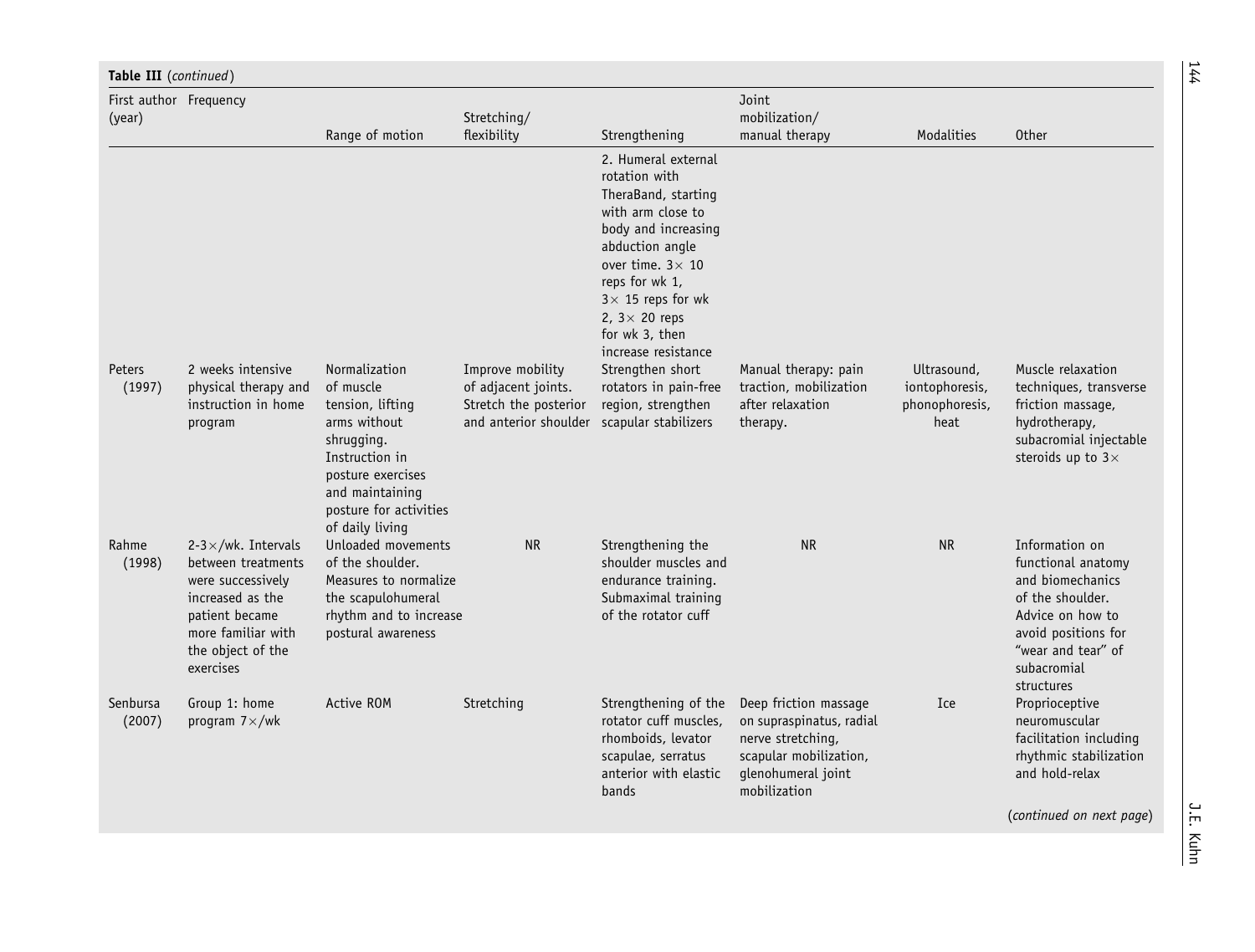| Table III (continued)            |                                                                                                                               |                                                                |                                                                                                                                                                       |                                                                                                                                                                                |                                          |            |                                           |
|----------------------------------|-------------------------------------------------------------------------------------------------------------------------------|----------------------------------------------------------------|-----------------------------------------------------------------------------------------------------------------------------------------------------------------------|--------------------------------------------------------------------------------------------------------------------------------------------------------------------------------|------------------------------------------|------------|-------------------------------------------|
| First author Frequency<br>(year) |                                                                                                                               | Range of motion                                                | Stretching/<br>flexibility                                                                                                                                            | Strengthening                                                                                                                                                                  | Joint<br>mobilization/<br>manual therapy | Modalities | <b>Other</b>                              |
| Walther                          | Group 2: Supervised<br>exercises and<br>manual therapy<br>$3 \times$ /wk for 4 wks<br>with home exercises<br>Group 1: Home    | Pendulum exercises                                             | Lateral neck                                                                                                                                                          | Isometric seated                                                                                                                                                               | <b>NR</b>                                | <b>NR</b>  | Coopercare-Lastrap                        |
| (2004)                           | therapy-4 visits<br>with therapist for<br>instruction, $5 \times$ /wk<br>for $10-15$ mins                                     | holding 1-kg hand<br>weight for 3-5 mins                       | stretching, posterior<br>shoulder stretch by<br>pulling arm across<br>front of body toward<br>floor; hold stretch<br>for 15 sec, repeat<br>$3\times$                  | TheraBand<br>exercises for pulling<br>shoulder blades<br>back, and downward;<br>hold 8-10 sec; repeat<br>$10\times$                                                            |                                          |            | functional shoulder<br>brace in one group |
|                                  | Group 2: Supervised<br>therapy $2-3 \times /wk$                                                                               |                                                                |                                                                                                                                                                       | Seated TheraBand<br>resisted humeral<br>external rotation,<br>upright rows; repeat<br>$10\times$<br>Standing TheraBand<br>resisted shoulder<br>extension; repeat<br>$10\times$ |                                          |            |                                           |
| Werner<br>(2002)                 | Group 1: Home<br>therapy-4 visits for<br>instruction, $5 \times$ /wk<br>of 10-15 mins                                         | Pendulum exercises<br>holding 1-kg hand<br>weight for 3-5 mins | Lateral neck<br>stretching, posterior<br>shoulder stretch by<br>pulling arm across<br>front of body toward<br>floor. Hold stretch<br>for 15 secs, repeat<br>$3\times$ | Isometric seated<br>TheraBand exercises for<br>pulling shoulder blades<br>back, and downward;<br>hold 8-10 secs; repeat<br>$10\times$                                          | <b>NR</b>                                | <b>NR</b>  | <b>NR</b>                                 |
|                                  | Group 2: Supervised<br>therapy-30 visits<br>each lasting 30 mins<br>over 12 wks with<br>strengthening of the<br>rotator cuff. |                                                                |                                                                                                                                                                       | Seated TheraBand<br>resisted humeral<br>external rotation,<br>upright rows; repeat<br>$10\times$                                                                               |                                          |            |                                           |
|                                  |                                                                                                                               |                                                                |                                                                                                                                                                       | <b>Standing TheraBand</b><br>resisted shoulder<br>extension; repeat10 $\times$                                                                                                 |                                          |            |                                           |

Excercise in the treatment of rotator

Excercise in the treatment of rotator

NR, not reported; ROM, range of motion.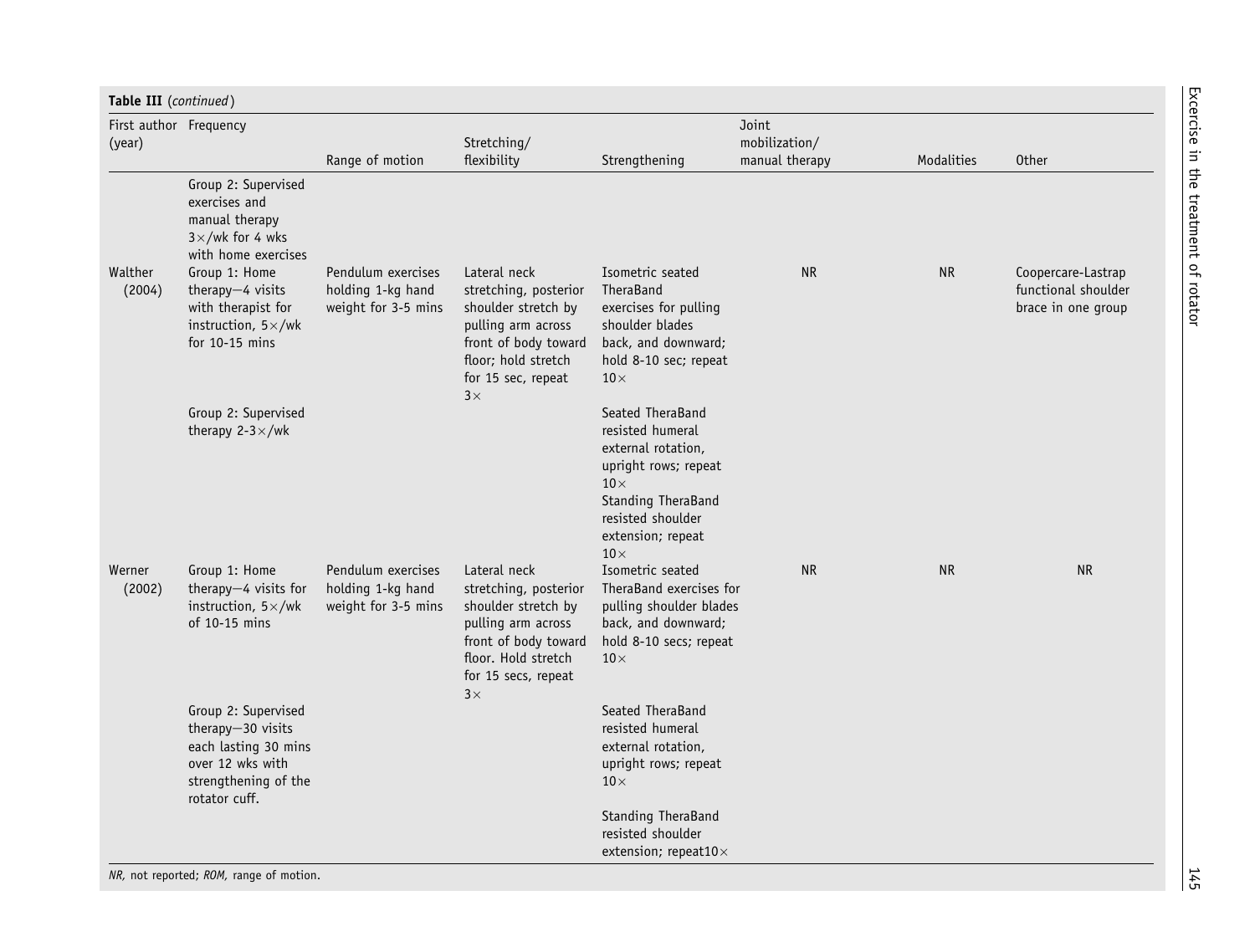<span id="page-8-0"></span>

| Author<br>(year)               | Outcome<br>scale                                                                                 | Groups                                          | Intragroup<br>difference                      | Statistically<br>significant           | Clinically<br>significant | Between-group<br>difference                                       | Statistically | Clinically<br>significant significant? |
|--------------------------------|--------------------------------------------------------------------------------------------------|-------------------------------------------------|-----------------------------------------------|----------------------------------------|---------------------------|-------------------------------------------------------------------|---------------|----------------------------------------|
| Bang<br>(2000)                 | 9 pain-related<br>questions,<br>each with 100 mm<br>VAS total pain<br>score 0- 900 mm            | Exercise                                        | 196.5                                         | P < .05                                | Yes                       | 204.9 (favors exercise<br>$+$ manual therapy)                     | P < .05       | Yes                                    |
|                                |                                                                                                  | Exercise $+$<br>manual<br>therapy               | 401.4                                         | P < .05                                | Yes                       |                                                                   |               |                                        |
| Brox (1993),<br>$6$ -mon $F/U$ | Component of NSP<br>during previous<br>week, 0-35 points;<br>also RP, NP, and AP<br>on 1-9 scale | Supervised<br>exercises                         | (NSP) 10.0                                    | (NSP) $P = .03*$                       | Yes                       | Supervised exercise<br>vs SAD                                     | <b>NS</b>     | No                                     |
|                                |                                                                                                  |                                                 | (RP) 3.0<br>(NP) 2.0<br>$(AP)$ 4.0            | *Sex adjusted<br>Other scores reported |                           | (NSP) 0.0                                                         |               |                                        |
|                                |                                                                                                  | Arthroscopic<br>SAD with<br>post-op<br>exercise | (NSP) 10.0                                    | (NSP) $P = .03*$                       | Yes                       | Supervised exercise<br>vs placebo                                 |               |                                        |
|                                |                                                                                                  |                                                 | (RP) 2.0<br>(NP) 2.0<br>$(AP)$ 4.0            | *Sex adjusted<br>Other scores reported |                           | (NSP) 10.0                                                        |               |                                        |
|                                |                                                                                                  | Laser placebo                                   | (NSP) 0.0<br>(RP) 0.5<br>(NP) 1.0<br>(AP) 1.0 | <b>NR</b>                              | <b>NA</b>                 | SAD vs placebo<br>(NSP) 10.0                                      |               |                                        |
| Brox (1999),<br>30-mon F/U     | Patients (%) with<br>>50% reduction<br>in RP, NP, AP                                             | Supervised<br>exercises                         | (RP) 49%                                      | ${\sf NR}$                             | $\sf NA$                  | Supervised exercise<br>vs SAD                                     | <b>NS</b>     | No                                     |
|                                |                                                                                                  |                                                 | (NP) 51%<br>$(AP)$ 49%                        |                                        |                           | $\sim$ 12% favoring SAD                                           |               |                                        |
|                                |                                                                                                  | Arthroscopic<br>SAD with<br>post-op<br>exercise | (RP) 63%                                      |                                        |                           | Supervised exercise<br>vs placebo $\sim$ 28%<br>favoring exercise | P < .01       | Yes                                    |
|                                |                                                                                                  |                                                 | (NP) 63%<br>(AP) 61%                          |                                        |                           |                                                                   |               |                                        |
|                                |                                                                                                  | Laser placebo                                   | (RP) 21%                                      |                                        |                           | SAD vs placebo $\sim$ 40% $P = .001$<br>favoring SAD              |               | Yes                                    |
|                                |                                                                                                  |                                                 | (NP) 21%                                      |                                        |                           |                                                                   |               | (continued on next page)               |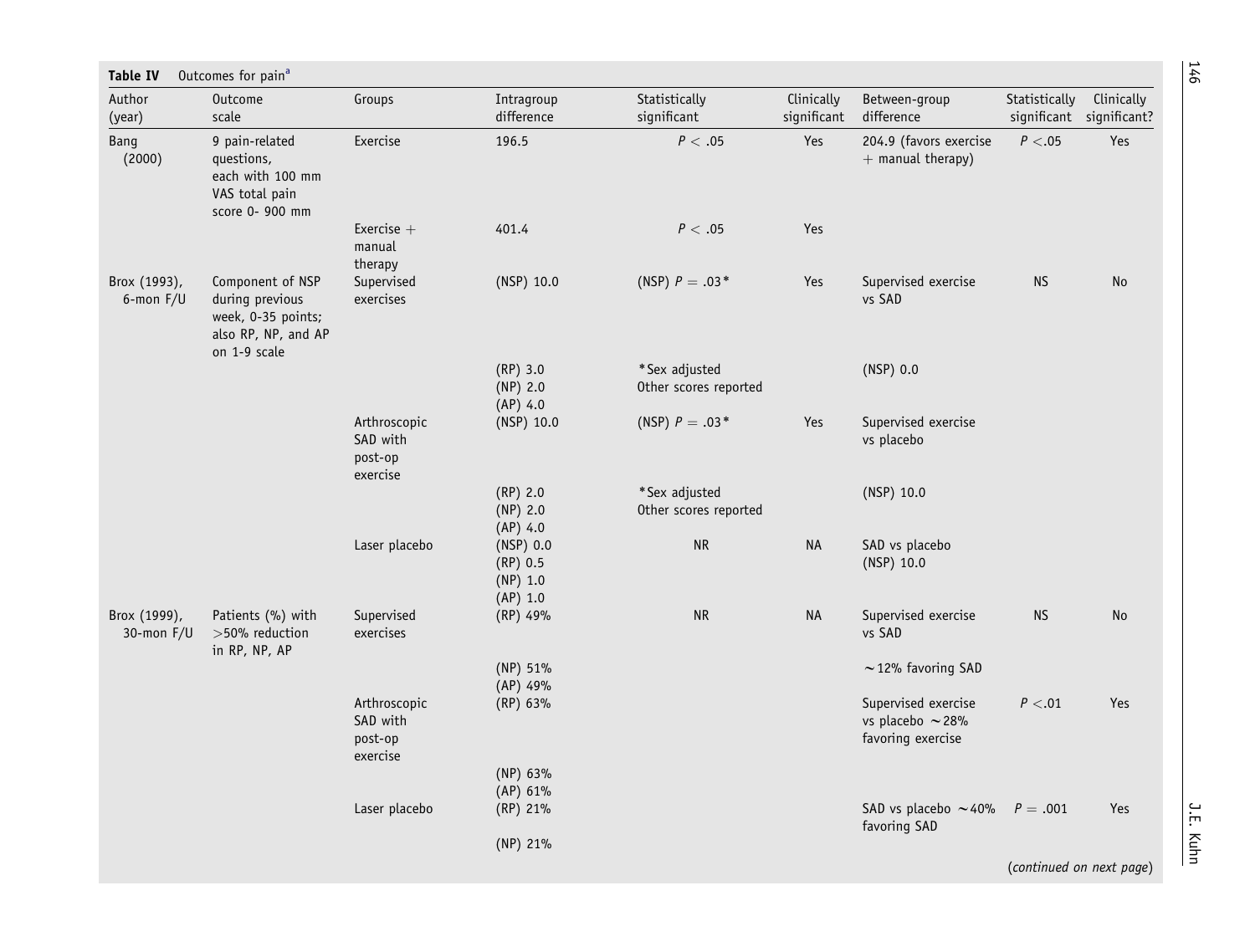| Outcome<br>scale                                                                                                                     | Groups                                                                                                          | Intragroup                                                                                                                                    | Statistically                                         | Clinically                                                                 | Between-group                                                           | Statistically                                                | Clinically                                       |
|--------------------------------------------------------------------------------------------------------------------------------------|-----------------------------------------------------------------------------------------------------------------|-----------------------------------------------------------------------------------------------------------------------------------------------|-------------------------------------------------------|----------------------------------------------------------------------------|-------------------------------------------------------------------------|--------------------------------------------------------------|--------------------------------------------------|
|                                                                                                                                      |                                                                                                                 | difference                                                                                                                                    | significant                                           | significant                                                                | difference                                                              |                                                              | significant significant?                         |
|                                                                                                                                      |                                                                                                                 | (AP) 25%                                                                                                                                      |                                                       |                                                                            |                                                                         |                                                              |                                                  |
| Maximum pain<br>over past 24 hours on<br>100 mm VAS                                                                                  | Exercises                                                                                                       | 2.21                                                                                                                                          | $P = .823$                                            | No                                                                         | 32.07 (favors exercise<br>$+$ manual therapy)                           | $P=.008$                                                     | Yes                                              |
|                                                                                                                                      | Exercises $+$<br>manual                                                                                         | 20.7                                                                                                                                          | $P=.005$                                              | Yes                                                                        |                                                                         |                                                              |                                                  |
| VAS part of<br>CS, 0-15 mm                                                                                                           | <b>Exercises</b>                                                                                                | 3.7                                                                                                                                           | <b>NR</b>                                             | <b>NA</b>                                                                  | 0.1                                                                     | $P=.93$                                                      | <b>No</b>                                        |
|                                                                                                                                      | Arthroscopic<br>SAD                                                                                             | 3.6                                                                                                                                           |                                                       |                                                                            |                                                                         |                                                              |                                                  |
| pain score, 0-10                                                                                                                     |                                                                                                                 | $\overline{2}$                                                                                                                                |                                                       | Yes                                                                        |                                                                         |                                                              | No                                               |
|                                                                                                                                      | No intervention                                                                                                 |                                                                                                                                               |                                                       |                                                                            |                                                                         |                                                              |                                                  |
| Modified CS, 0-35<br>points                                                                                                          |                                                                                                                 |                                                                                                                                               |                                                       |                                                                            |                                                                         |                                                              | <b>NA</b>                                        |
|                                                                                                                                      |                                                                                                                 | 0 at 4-years                                                                                                                                  |                                                       |                                                                            | 20 at 2 years favoring<br>surgery                                       |                                                              |                                                  |
|                                                                                                                                      | SAD                                                                                                             | 15 at 1 year<br>20 at 4 years                                                                                                                 |                                                       |                                                                            |                                                                         |                                                              |                                                  |
| VAS pain at rest<br>$+$ VAS pain lifting<br>1-L bottle with arm<br>extended. Data<br>presented as relative<br>reduction in pain from | Exercise                                                                                                        | pain reduction<br>at 6 mons                                                                                                                   | Not assessed                                          | <b>NA</b>                                                                  | 24% more patients had<br>>50% pain relief<br>favoring surgery<br>group. | <b>NS</b>                                                    | <b>NA</b>                                        |
|                                                                                                                                      | SAD with<br>post-op exercise                                                                                    | 57% had $>50\%$<br>pain reduction                                                                                                             |                                                       |                                                                            |                                                                         |                                                              |                                                  |
|                                                                                                                                      | <b>HEP</b>                                                                                                      | 36                                                                                                                                            | P < .05                                               | Yes                                                                        | 11                                                                      | $P=.05$                                                      | No                                               |
| VAS, 100 mm                                                                                                                          | <b>HEP</b>                                                                                                      | "All three groups<br>showed a significant<br>reduction in their pain<br>as during rest periods<br>and while under stress<br>during the study" | P < .05                                               | at night, No<br>for rest pain.                                             |                                                                         | <b>NS</b>                                                    | No                                               |
|                                                                                                                                      | VAS work-related<br>Pain score from<br>pretreatment score<br>Senbursa (2007) Pain VAS, 100 mm<br>Walther (2004) | therapy<br>Exercise<br>Exercise<br>$HEP + manual$ therapy                                                                                     | 0.5<br>5 at 1 year<br>33% had >50%<br>at 6 mons<br>47 | P < .001<br>No statistical analysis<br>P < .05<br>levels, at night as well | <b>NA</b><br>Yes                                                        | 1.5<br>10 at 1 year<br>Yes for pain Minimal<br>with load and | P < .05<br><b>NR</b><br>(continued on next page) |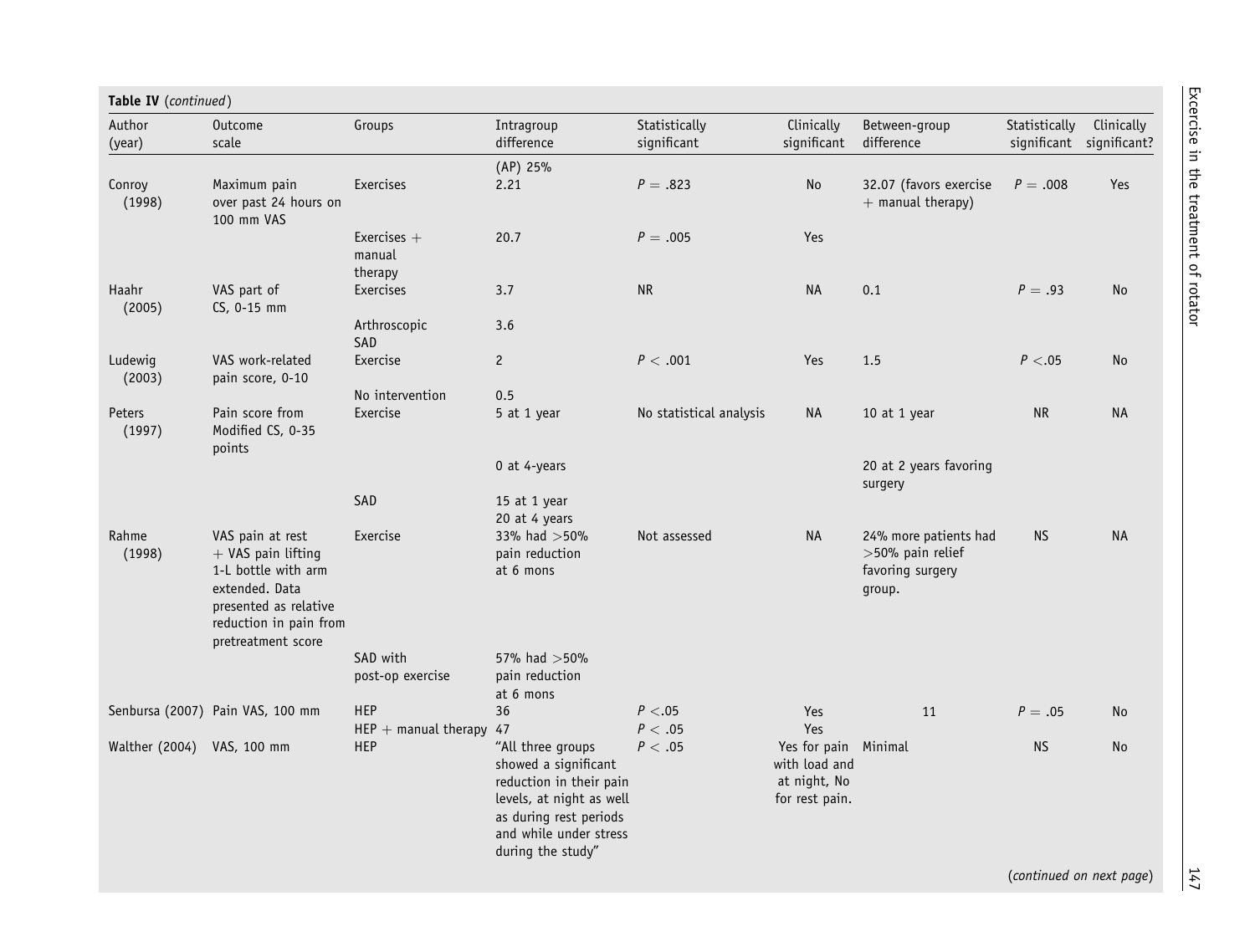<span id="page-10-0"></span>

| [able IV (continued) |                                                                                                                                                                                                       |                                      |                               |                                                                                                                                                                                                                                                                                                                                                                                                                                                                                                                                                                                                                                                                    |             |                                        |                                                      |               |
|----------------------|-------------------------------------------------------------------------------------------------------------------------------------------------------------------------------------------------------|--------------------------------------|-------------------------------|--------------------------------------------------------------------------------------------------------------------------------------------------------------------------------------------------------------------------------------------------------------------------------------------------------------------------------------------------------------------------------------------------------------------------------------------------------------------------------------------------------------------------------------------------------------------------------------------------------------------------------------------------------------------|-------------|----------------------------------------|------------------------------------------------------|---------------|
| Author<br>(year)     | Outcome<br>scale                                                                                                                                                                                      | Groups                               | Intragroup<br>difference      | Statistically<br>significant                                                                                                                                                                                                                                                                                                                                                                                                                                                                                                                                                                                                                                       | significant | Clinically Between-group<br>difference | significant significant?<br>Statistically Clinically |               |
|                      | Pain at rest, night,<br>load recorded                                                                                                                                                                 | Supervised exercises<br><b>Brace</b> |                               |                                                                                                                                                                                                                                                                                                                                                                                                                                                                                                                                                                                                                                                                    |             |                                        |                                                      |               |
| Werner (2002)        | Component of CS, 0-35 HEP<br>points                                                                                                                                                                   |                                      | Approx 9-point<br>improvement | No statistical analysis                                                                                                                                                                                                                                                                                                                                                                                                                                                                                                                                                                                                                                            | ≸           | Minimal differences<br>between groups  | NR <sup>b</sup>                                      | $\frac{4}{2}$ |
|                      |                                                                                                                                                                                                       | Supervised therapy                   | Approx 8-point<br>improvement |                                                                                                                                                                                                                                                                                                                                                                                                                                                                                                                                                                                                                                                                    |             |                                        |                                                      |               |
| more.                | <sup>a</sup> Authors used a variety of scales to measure pain. Intragroup<br>AP, activity pain; CS, Constant Score, F/U, follow-up; HEP, home<br>subacromial decompression, VAS, visual analog scale. |                                      |                               | differences detect the effect of the particular protocol over time and compare pretreatment with status at follow-up. Between-group<br>differences are reported for differences between the different protocols. Clinically significant findings occur if the differences are statistically significant and the magnitude of the difference is 20% or<br>exercise program; MA, not applicable; MP, night pain; MR, not reported; MS, not significant; MSP, Neer scale for pain; RP, rest pain; SAD,<br>, "Statistically the differences between the individual components (of the Constant Score) were not different between the two groups." No P values given. " |             |                                        |                                                      |               |
|                      |                                                                                                                                                                                                       |                                      |                               |                                                                                                                                                                                                                                                                                                                                                                                                                                                                                                                                                                                                                                                                    |             |                                        |                                                      |               |

such, this finding may be the result of a type II statistical error.

## Manual therapy

The effect of manual therapy (joint and soft tissue mobilization) was evaluated in  $3$  studies.<sup>[2,11,35](#page-17-0)</sup> In each study, pain relief was statistically better when patients received manual therapy. In 2 of the studies, the effect size was clinically significant<sup>2,11</sup>; in the other,<sup>35</sup> the difference in the effect size was 11%, which did not reach clinical significance.

## Bracing

One study<sup>[38](#page-18-0)</sup> evaluated bracing without exercise. The authors chose a functional shoulder brace that is indicated for the treatment of chronic tendinitis or bursitis. The patients randomized to the brace group had significant improvements in pain over time, with outcomes that were statistically indistinguishable from the home exercise and supervised exercise groups. Results for strength were significantly and clinically better for the brace group compared with the 2 exercise groups.<sup>38</sup>

#### Acromioplasty with exercise vs exercise alone

Four in 5 reports compared acromioplasty with exercise vs exercise alone.<sup>[8,9,17,33,34](#page-18-0)</sup> All studies failed to show statistically significant differences between the 2 treatments. Rahme et al<sup>[34](#page-18-0)</sup> reported that after 6 months, 12 of 21 patients (57%) randomized to the exercise group opted for surgery and were considered failures of nonoperative treatment. Brox et al<sup>[8](#page-18-0)</sup> followed up their cohort for  $2.5$  years and found 11 of 50 patients (22%) randomized to the exercise treatment alone ultimately came to surgery and were considered failures.

# **Discussion**

This systematic review of randomized controlled trials evaluates the best evidence for the role of exercise in the treatment of rotator cuff impingement syndrome. The general findings from this study are:

- 1. exercise is effective as a treatment for the reduction of pain,
- 2. home exercise programs may be as effective as supervised exercise, yet
- 3. the effect of exercise may be augmented with manual therapy,
- 4. acromioplasty with postoperative exercise also produces improvements in symptoms, and
- 5. there may be a role for bracing; however, this interesting approach requires further study.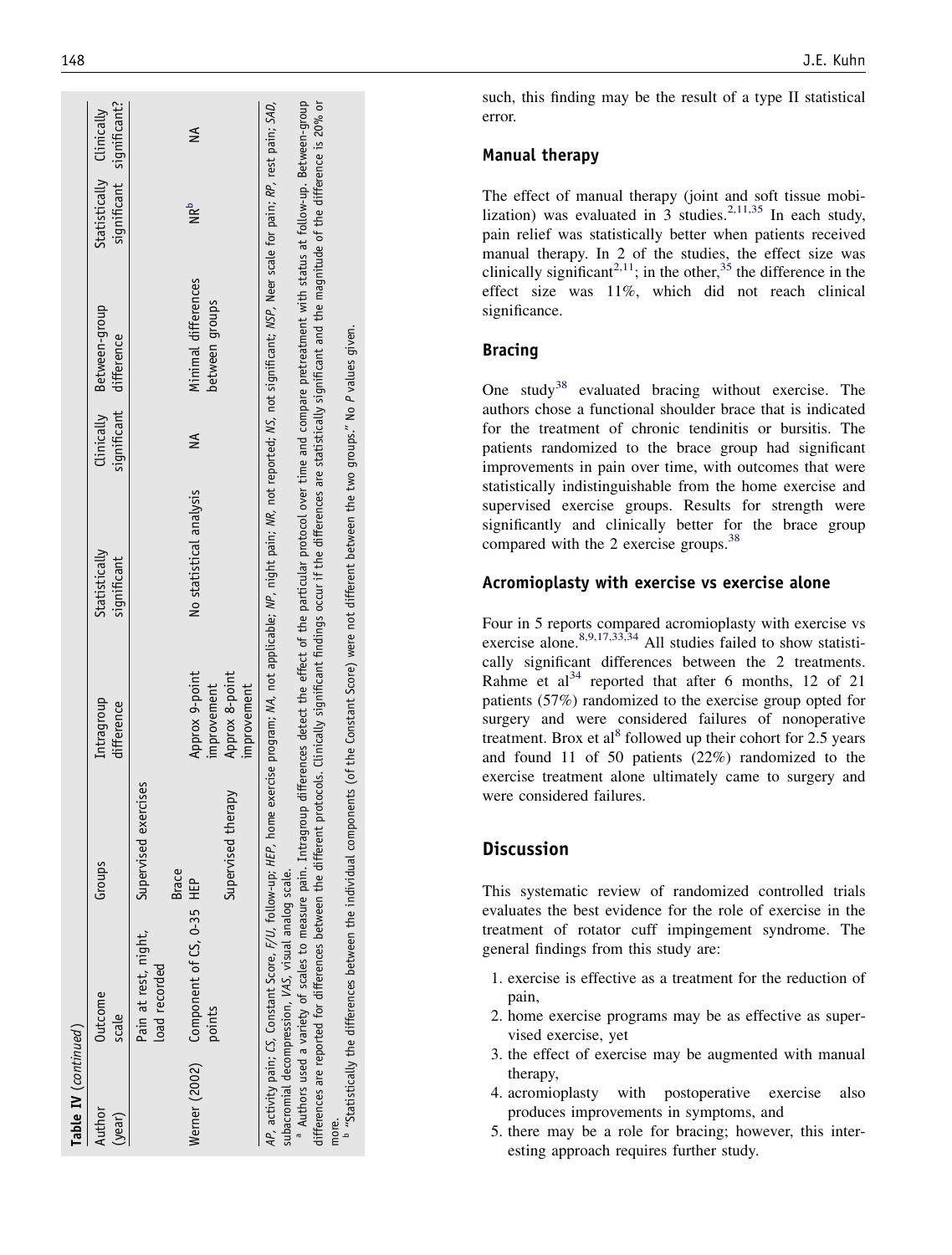<span id="page-11-0"></span>

| Author         | Outcome scale Groups                               |                                                               | Intragroup<br>difference                                   | Statistically<br>significant | Clinically<br>significant | Between-<br>group<br>difference                                                            | Statistically<br>significant | Clinically<br>significant |
|----------------|----------------------------------------------------|---------------------------------------------------------------|------------------------------------------------------------|------------------------------|---------------------------|--------------------------------------------------------------------------------------------|------------------------------|---------------------------|
| Bang (2000)    | $\sf NA$                                           | <b>NA</b>                                                     | $\sf NA$                                                   | <b>NA</b>                    | <b>NA</b>                 | <b>NA</b>                                                                                  | <b>NA</b>                    | <b>NA</b>                 |
| Brox (1993)    | ROM score<br>part of Neer<br>score, 0-25<br>points | Supervised<br>exercises                                       | <b>NR</b>                                                  | <b>NA</b>                    | <b>NA</b>                 | <b>NR</b>                                                                                  | <b>NA</b>                    | <b>NA</b>                 |
|                |                                                    | Arthroscopic SAD<br>with<br>post-op exercise<br>Laser placebo |                                                            |                              |                           |                                                                                            |                              |                           |
| Brox (1999)    | ROM score<br>part of Neer<br>score, 0-25<br>points | Supervised<br>exercises                                       | <b>NR</b>                                                  | <b>NA</b>                    | <b>NA</b>                 | <b>NR</b>                                                                                  | <b>NA</b>                    | <b>NA</b>                 |
|                |                                                    | Arthroscopic SAD<br>with<br>post-op exercise<br>Laser placebo |                                                            |                              |                           |                                                                                            |                              |                           |
| Conroy (1998)  | ABD, EL, ER, IR Exercise<br>measured in<br>degrees |                                                               | Both groups<br>significantly<br>improved,<br>data combined | Each ROM<br>measure          | Yes                       | Differences in all<br>planes $<$ 8 $^{\circ}$ , but<br>all favored exercise<br>alone group | No                           | No                        |
|                |                                                    | Exercise $+$ manual                                           | $ABD = 27$<br>$EL = 24$<br>$ER = 14$<br>$IR = 14$          | P < .0095                    |                           |                                                                                            |                              |                           |
| Haahr (2005)   | Subscore of CS                                     | therapy<br>Exercise                                           | 11.6                                                       | ${\sf NR}$                   | <b>NA</b>                 | 3.4 (favors e<br>xercise group)                                                            | $P=.17$                      | No                        |
|                | 0-40 points                                        | Arthroscopic SAD                                              | 8.2                                                        |                              |                           |                                                                                            |                              |                           |
| Ludewig (2003) | <b>NA</b>                                          | <b>NA</b>                                                     | <b>NA</b>                                                  | <b>NA</b>                    | <b>NA</b>                 | <b>NA</b>                                                                                  | <b>NA</b>                    | <b>NA</b>                 |
| Peters (1997)  | Subscore of<br>Modified CS                         | Exercise                                                      | 0 at 1 year                                                | No statistical<br>analysis   | NA                        | 10 points<br>at 1 and 4 years<br>favoring surgery                                          | No statistical<br>analysis   | <b>NA</b>                 |
|                | 0-35 points                                        | SAD                                                           | 0 at 4 years<br>10 at 1 year<br>10 at 4 years              |                              |                           |                                                                                            |                              |                           |
| Rahme (1998)   | <b>NA</b>                                          | <b>NA</b>                                                     | <b>NA</b>                                                  | <b>NA</b>                    | <b>NA</b>                 | <b>NA</b>                                                                                  | <b>NA</b>                    | <b>NA</b>                 |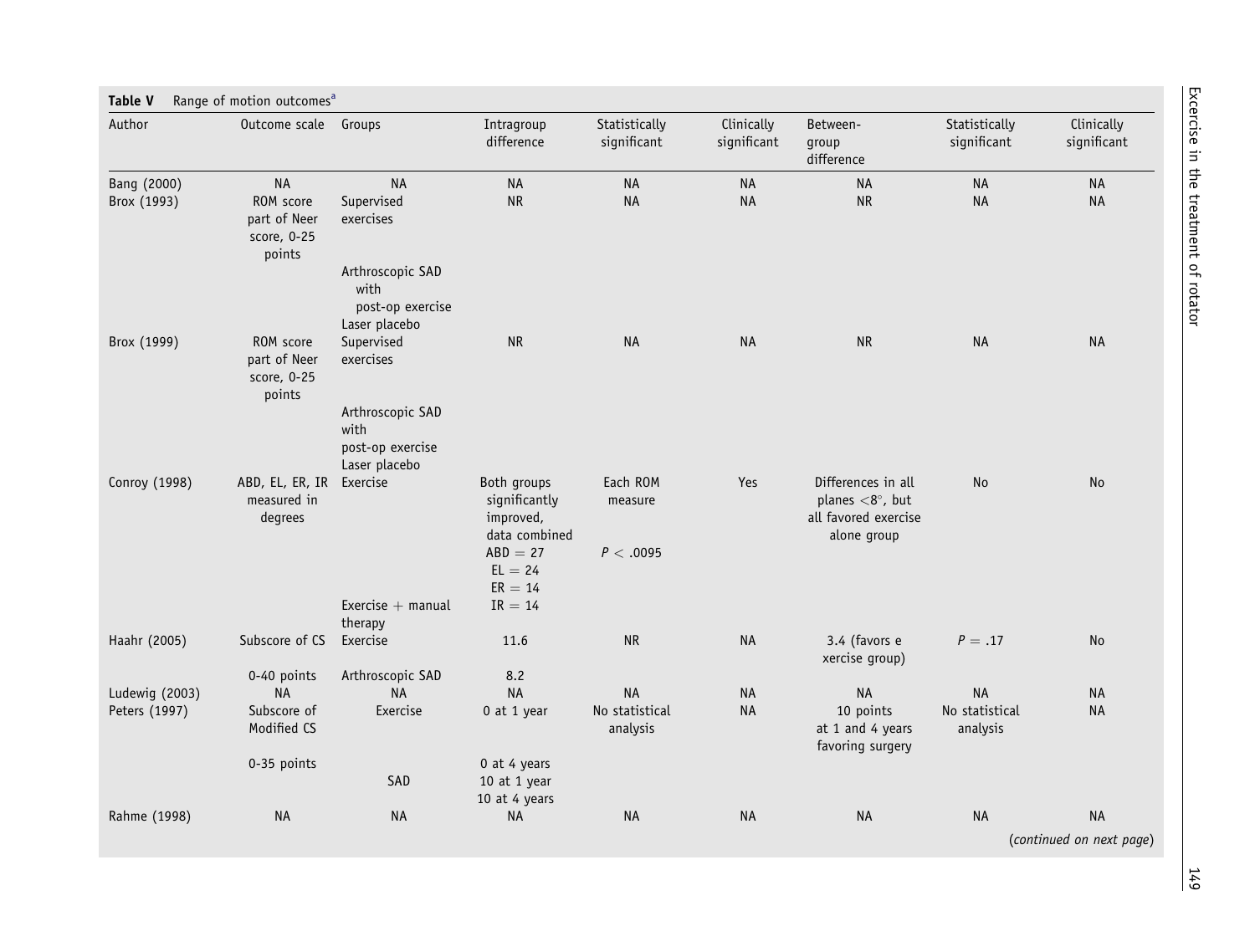<span id="page-12-0"></span>

| Table V (continued)   |                                                                   |                                                     |                                                                                                                                                                                           |                              |                           |                                          |                              |                           |
|-----------------------|-------------------------------------------------------------------|-----------------------------------------------------|-------------------------------------------------------------------------------------------------------------------------------------------------------------------------------------------|------------------------------|---------------------------|------------------------------------------|------------------------------|---------------------------|
| Author                | Outcome scale                                                     | Groups                                              | Intragroup<br>difference                                                                                                                                                                  | Statistically<br>significant | Clinically<br>significant | Between-<br>group<br>difference          | Statistically<br>significant | Clinically<br>significant |
| Senbursa (2007)       | ROM measured<br>with goniometer<br>in flexion, ABD,<br>ER, and IR | HEP<br>HEP with                                     | "Range of motion<br>at flexion,<br>abduction<br>and external<br>rotation in<br>the manual<br>therapy group<br>improved<br>significantly<br>while ROM in<br>the exercise<br>group did not" | <b>No</b><br>P < .05         | No data available         | <b>NA</b>                                | <b>NA</b>                    | <b>NA</b>                 |
|                       |                                                                   | manual therapy                                      |                                                                                                                                                                                           |                              |                           |                                          |                              |                           |
| <b>Walther (2004)</b> | Component of<br>CS,. 0-40 points                                  | <b>HEP</b><br>Supervised<br>therapy<br><b>Brace</b> | All improved<br>approximately<br>4 points                                                                                                                                                 | <b>NR</b>                    | <b>NA</b>                 | Minimal<br>differences<br>between groups | <b>NS</b>                    | No                        |
| Werner (2002)         | Component of<br>$CS$ , 0-40 points                                | <b>HEP</b><br>Supervised                            | Approx 5-point<br>improvement<br>Approx 2-point                                                                                                                                           | No statistical<br>analysis   | <b>NA</b>                 | Minimal<br>differences<br>between groups | Not different <sup>b</sup>   | <b>NA</b>                 |
|                       |                                                                   | therapy                                             | improvement                                                                                                                                                                               |                              |                           |                                          |                              |                           |

ABD, abduction; CS, Constant Score, EL, elevation, ER, external rotation; HEP, home exercise program; IR, internal rotation; NA, not assessed; NR, not reported; ROM, range of motion; SAD, subacromial decompression.

 $\mathrm{^a}$  Range of motion data are lacking in most studies. Intragroup differences detect the effect of the particular protocol over time and compare pretreatment with status at follow-up. Between-group differences are reported for differences between the different protocols. Clinically significant findings occur if the differences are statistically significant and the magnitude of the difference is 20% or more.

<sup>b</sup> "Statistically the differences between the individual components (of the Constant Score) were not different between the two groups."

No P values given.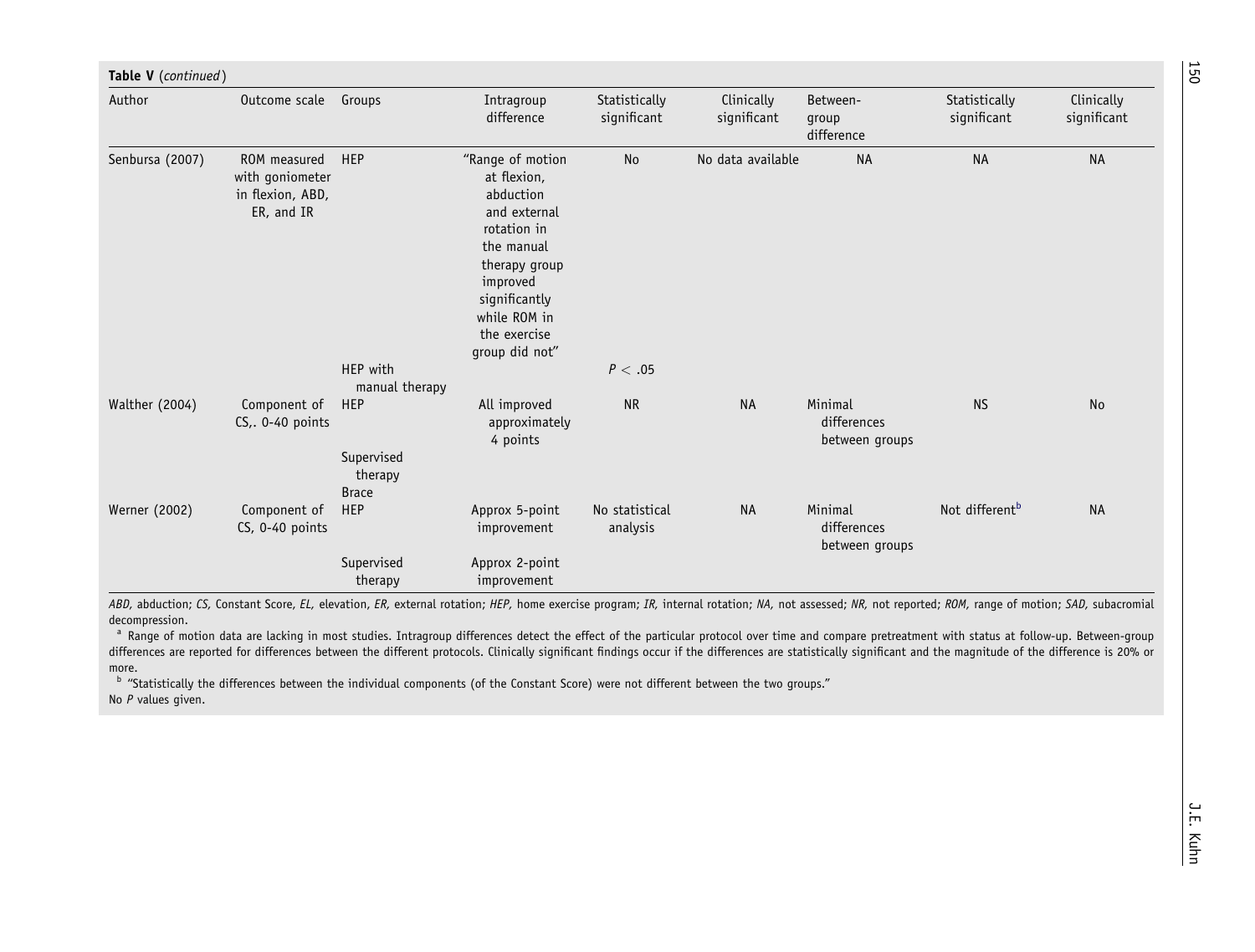<span id="page-13-0"></span>

| Author             | Outcome scale                                                                         | Groups                                                       | Intragroup<br>difference | Statistically<br>significant | Clinically<br>significant | Between-group<br>difference                                                                                                                                   | Statistically<br>significant            | Clinically<br>significant |
|--------------------|---------------------------------------------------------------------------------------|--------------------------------------------------------------|--------------------------|------------------------------|---------------------------|---------------------------------------------------------------------------------------------------------------------------------------------------------------|-----------------------------------------|---------------------------|
| Bang (2000)        | Abduction, external<br>rotation, internal<br>rotation composite<br>score (Newtons, N) | Exercise                                                     | 24.8 N                   | No                           | No                        | A significant<br>difference existed<br>pretreatment<br>favoring exercise $+$<br>manual therapy group<br>rendering posttreatment<br>comparisons<br>meaningless | <b>NA</b>                               | <b>NA</b>                 |
|                    |                                                                                       | Exercise $+$ manual<br>therapy                               | 93.0 N                   | P < .05                      | No                        |                                                                                                                                                               |                                         |                           |
| Brox (1993)        | <b>NA</b>                                                                             | Supervised<br>exercises<br>Arthroscopic SAD<br>Laser placebo | <b>NA</b>                | <b>NA</b>                    | <b>NA</b>                 | <b>NA</b>                                                                                                                                                     | <b>NA</b>                               | <b>NA</b>                 |
| Brox (1999)        | <b>NA</b>                                                                             | Supervised<br>exercises<br>Arthroscopic SAD<br>Laser placebo | <b>NA</b>                | <b>NA</b>                    | <b>NA</b>                 | <b>NA</b>                                                                                                                                                     | <b>NA</b>                               | <b>NA</b>                 |
| Conroy (1998)      | <b>NA</b>                                                                             | <b>NA</b>                                                    | <b>NA</b>                | <b>NA</b>                    | <b>NA</b>                 | <b>NA</b>                                                                                                                                                     | <b>NA</b>                               | <b>NA</b>                 |
| Haahr (2005)       | Subscore of CS, 0-25<br>points                                                        | Exercise                                                     | 3.2                      | <b>NR</b>                    | <b>NA</b>                 | 0.1 (favors surgery)                                                                                                                                          | $P=.96$                                 | No                        |
|                    |                                                                                       | Arthroscopic SAD                                             | 3.3                      |                              |                           |                                                                                                                                                               |                                         |                           |
| Ludewig (2003)     | <b>NA</b>                                                                             | <b>NA</b>                                                    | <b>NA</b>                | <b>NA</b>                    | <b>NA</b>                 | <b>NA</b>                                                                                                                                                     | <b>NA</b>                               | <b>NA</b>                 |
| Peters (1997)      | <b>NA</b>                                                                             | <b>NA</b>                                                    | <b>NA</b>                | <b>NA</b>                    | <b>NA</b>                 | <b>NA</b>                                                                                                                                                     | <b>NA</b>                               | <b>NA</b>                 |
| Rahme (1998)       | <b>NA</b>                                                                             | <b>NA</b>                                                    | <b>NA</b>                | <b>NA</b>                    | <b>NA</b>                 | <b>NA</b>                                                                                                                                                     | <b>NA</b>                               | <b>NA</b>                 |
| Senbursa<br>(2007) | <b>NA</b>                                                                             | <b>NA</b>                                                    | <b>NA</b>                | <b>NA</b>                    | <b>NA</b>                 | <b>NA</b>                                                                                                                                                     | <b>NA</b>                               | <b>NA</b>                 |
| Walther (2004)     | Subset of CS                                                                          | <b>HEP</b>                                                   | 0.1                      | <b>NR</b>                    | <b>NA</b>                 | 4.0 (favoring brace vs<br>supervised therapy)                                                                                                                 | HEP vs supervised<br>exercise; NS       | Yes                       |
|                    | 0-20 points                                                                           | Supervised therapy                                           | $-1.4$                   |                              |                           |                                                                                                                                                               | Brace vs other<br>treatments, $P < .05$ |                           |
|                    |                                                                                       | <b>Brace</b>                                                 | 2.6                      |                              |                           |                                                                                                                                                               |                                         |                           |
| Werner (2002)      | <b>NA</b>                                                                             | <b>NA</b>                                                    | <b>NA</b>                | <b>NA</b>                    | <b>NA</b>                 | <b>NA</b>                                                                                                                                                     | <b>NA</b>                               | <b>NA</b>                 |

CS, Constant Score; HEP, home exercise program; NA, not assessed; NR, not reported; NS, not significant; SAD, subacromial decompression.

 $^{\rm a}$  Strength was measured in 1 study and the strength subset of the Constant Score was used in two others. Walther et al $^{38}$  $^{38}$  $^{38}$  found that wearing a brace improved strength more than exercise, an effect that was statistically and clinically significant. Intragroup differences detect the effect of the particular protocol over time and compare pretreatment with status at follow-up. Between-group differences are reported for differences between the different protocols. Clinically significant findings occur if the differences are statistically significant and the magnitude of the difference is 20% or more.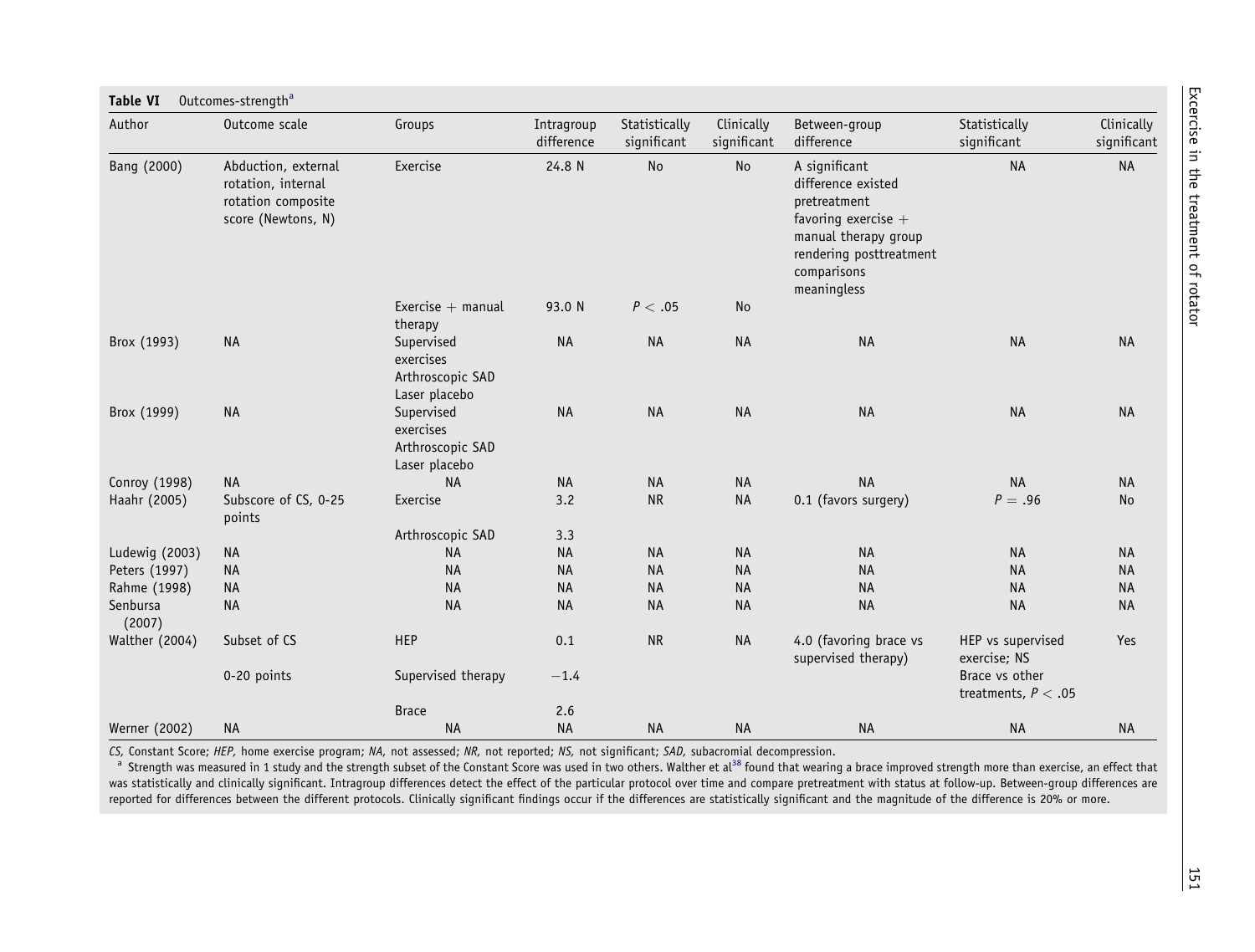<span id="page-14-0"></span>

| Author        | Outcome<br>Scale                                                                                         | Groups                                          | Intragroup<br>difference                                                                                       | Statistically<br>significant |           | Clinically Between-group<br>significant difference                    | Statistically<br>significant           | Clinically<br>significant |
|---------------|----------------------------------------------------------------------------------------------------------|-------------------------------------------------|----------------------------------------------------------------------------------------------------------------|------------------------------|-----------|-----------------------------------------------------------------------|----------------------------------------|---------------------------|
| Bang (2000)   | Functional<br>Assessment<br>Questionnaire,<br>9 questions, 5<br>points each, 45<br>points total          | Exercise                                        | 4.74                                                                                                           | P < .05                      | No        | 4.96<br>(favoring manual<br>therapy)                                  | P < .0893                              | No                        |
|               |                                                                                                          | Exercise $+$ manual<br>therapy                  | 9.89                                                                                                           | P < .05                      | Yes       |                                                                       | No                                     |                           |
| Brox (1993)   | Subset of Neer<br>score, 0-30<br>points                                                                  | Supervised exercises                            | -6                                                                                                             | <b>NR</b>                    | <b>NA</b> | 10.0 (Favoring SAD)                                                   | <b>NR</b>                              | <b>NA</b>                 |
|               |                                                                                                          | Arthroscopic SAD +<br>exercise<br>Laser placebo | $\overline{\mathbf{4}}$<br>$\mathbf{1}$                                                                        |                              |           |                                                                       |                                        |                           |
| Brox (1999)   | % of patients<br>who could:<br>Carry 5 kg at<br>side/and take<br>down something<br>from wall<br>cupboard | Supervised exercises                            | 47% and 41%                                                                                                    | <b>NR</b>                    | <b>NA</b> | Supervised Exercise<br>vs SAD                                         | Take down<br>from cupboard,<br>P < .05 | Yes                       |
|               |                                                                                                          |                                                 |                                                                                                                |                              |           | 14% and 25%<br>favoring SAD                                           |                                        |                           |
|               |                                                                                                          | Arthroscopic $SAD +$<br>exercise                | 61% and 66%                                                                                                    |                              |           | Supervised exercise<br>vs placebo 29%<br>and 16% favoring<br>exercise | P < .01                                | Yes                       |
|               |                                                                                                          | Laser placebo                                   | 18% and 25%                                                                                                    |                              |           | SAD vs placebo 43%<br>and 41% favoring<br>SAD                         | P < .001                               | Yes                       |
| Conroy (1998) | Nonvalidated<br>questionnaire<br>re ability to<br>reach in 3 planes                                      | Exercise                                        | Both groups significantly<br>improved, data<br>combined; $\sim$ 1/2<br>patients<br>reported improvements<br>in | P < .038                     | Yes       | No differences<br>between groups                                      | No                                     | No                        |
|               |                                                                                                          | Exercise $+$ manual<br>therapy                  | reaching behind<br>head, reaching<br>overhead,<br>reaching to<br>spinous process                               |                              |           |                                                                       |                                        |                           |
| Haahr (2005)  | Subset of CS,<br>0-20 points                                                                             | Exercise                                        | 4.5                                                                                                            | <b>NR</b>                    | <b>NA</b> | 0.7<br>(favoring exercise<br>group)                                   | $P = .46$                              | <b>No</b>                 |

152

J.E. Kuhn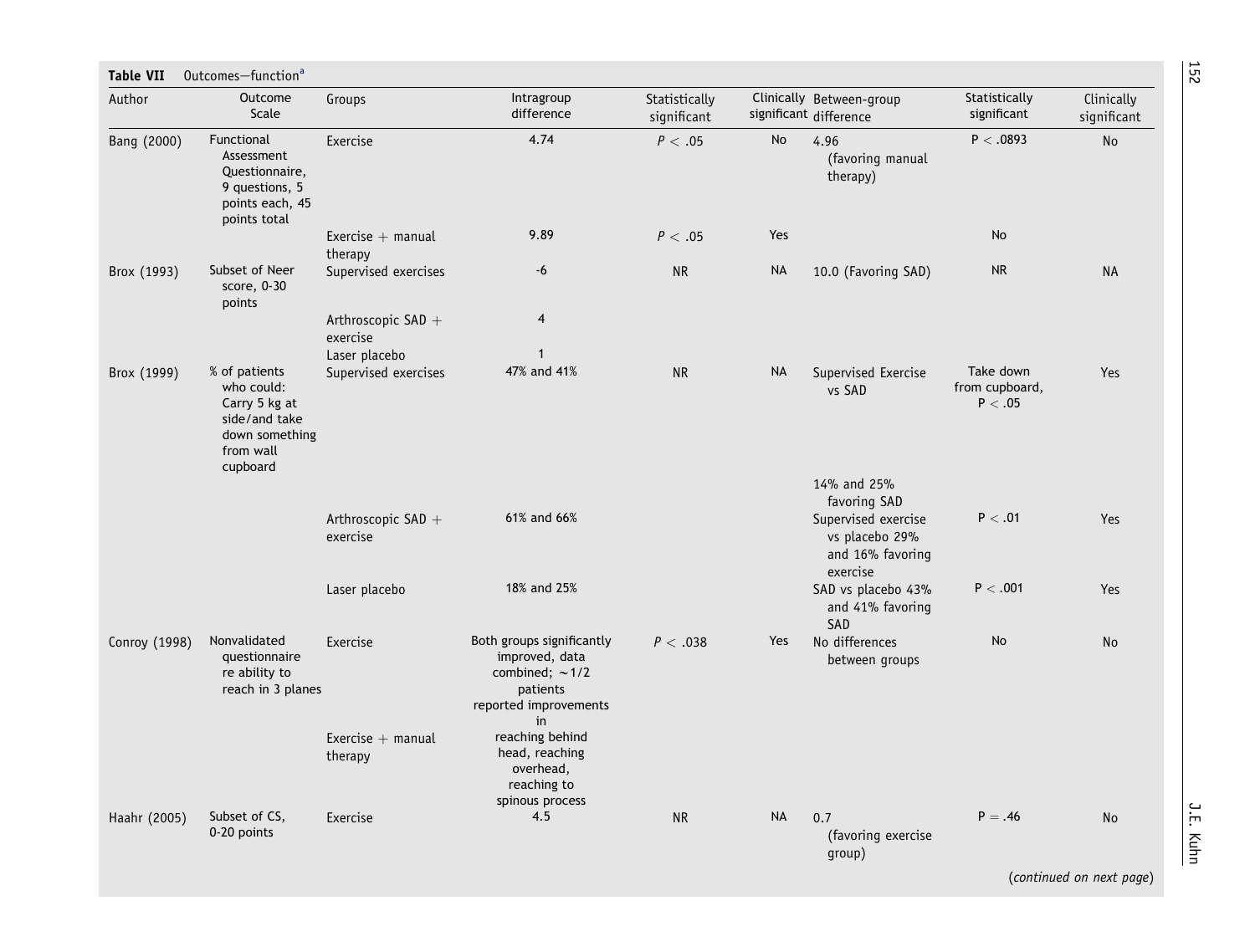<span id="page-15-0"></span>

| Table VII (continued) |                                                                |                                      |                          |                              |           |                                                                                                                                        |                              |                               |
|-----------------------|----------------------------------------------------------------|--------------------------------------|--------------------------|------------------------------|-----------|----------------------------------------------------------------------------------------------------------------------------------------|------------------------------|-------------------------------|
| Author                | Outcome<br>Scale                                               | Groups                               | Intragroup<br>difference | Statistically<br>significant |           | Clinically Between-group<br>significant difference                                                                                     | Statistically<br>significant | Clinically<br>significant     |
|                       |                                                                | Arthroscopic SAD +<br>exercise       | 3.8                      |                              |           |                                                                                                                                        |                              |                               |
| Ludewig (2003)        | Work Related<br>Disability VAS,<br>0-10 points                 | Exercise                             | 1.6                      | P < .001                     | No        | 1.5<br>(favoring exercise<br>group)                                                                                                    | P < .05                      | <b>No</b>                     |
|                       |                                                                | No intervention                      | 0.1                      |                              |           |                                                                                                                                        |                              |                               |
| Peters (1997)         | <b>Activity Score</b><br>from Modified<br>$CS$ , 0-10 points   | Exercise                             | 0 at 1 year              | No statistical analysis      | <b>NA</b> | 2 points at 1 year                                                                                                                     | No statistical analysis      | <b>NA</b>                     |
|                       |                                                                |                                      | 0 at 4 years             |                              |           | 2 points at 4 years                                                                                                                    |                              |                               |
|                       |                                                                | $SAD +$ exercise                     | 2 at 1 year              |                              |           |                                                                                                                                        |                              |                               |
|                       |                                                                |                                      | 2 at 4 years             |                              |           |                                                                                                                                        |                              |                               |
| Rahme (1998)          | <b>NA</b>                                                      | <b>NA</b>                            | <b>NA</b>                | <b>NA</b>                    | <b>NA</b> | <b>NA</b>                                                                                                                              | <b>NA</b>                    | <b>NA</b>                     |
|                       | Senbursa (2007) Neer Functional<br>Assessment<br>Questionnaire | <b>HEP</b><br>$HEP + manual$ therapy | <b>NR</b>                | <b>NR</b>                    | <b>NA</b> | "There were<br>statistically<br>significant<br>differences<br>among the groups<br>in function"<br>(favoring HEP $+$<br>manual therapy) | P < .05                      | Unknown, data<br>not reported |
|                       |                                                                |                                      | <b>NA</b>                |                              | <b>NA</b> |                                                                                                                                        | <b>NA</b>                    |                               |
| Walther (2004)        | <b>NA</b>                                                      | <b>NA</b>                            |                          | <b>NA</b>                    |           | <b>NA</b>                                                                                                                              |                              | <b>NA</b>                     |
| Werner (2002)         | <b>NA</b>                                                      | <b>NA</b>                            | <b>NA</b>                | <b>NA</b>                    | <b>NA</b> | <b>NA</b>                                                                                                                              | <b>NA</b>                    | <b>NA</b>                     |

CS, Constant Score; HEP, home exercise program; NA, not assessed; NR, not reported; SAD, subacromial decompression; VAS, visual analog scale.

 $^{\rm a}$  Function was assessed in a variety of ways. Intragroup differences detect the effect of the particular protocol over time and compare pretreatment to status at follow up. Between-group differences are reported for differences between the different protocols. Clinically significant findings occur if the differences are statistically significant and the magnitude of the difference is 20% or more.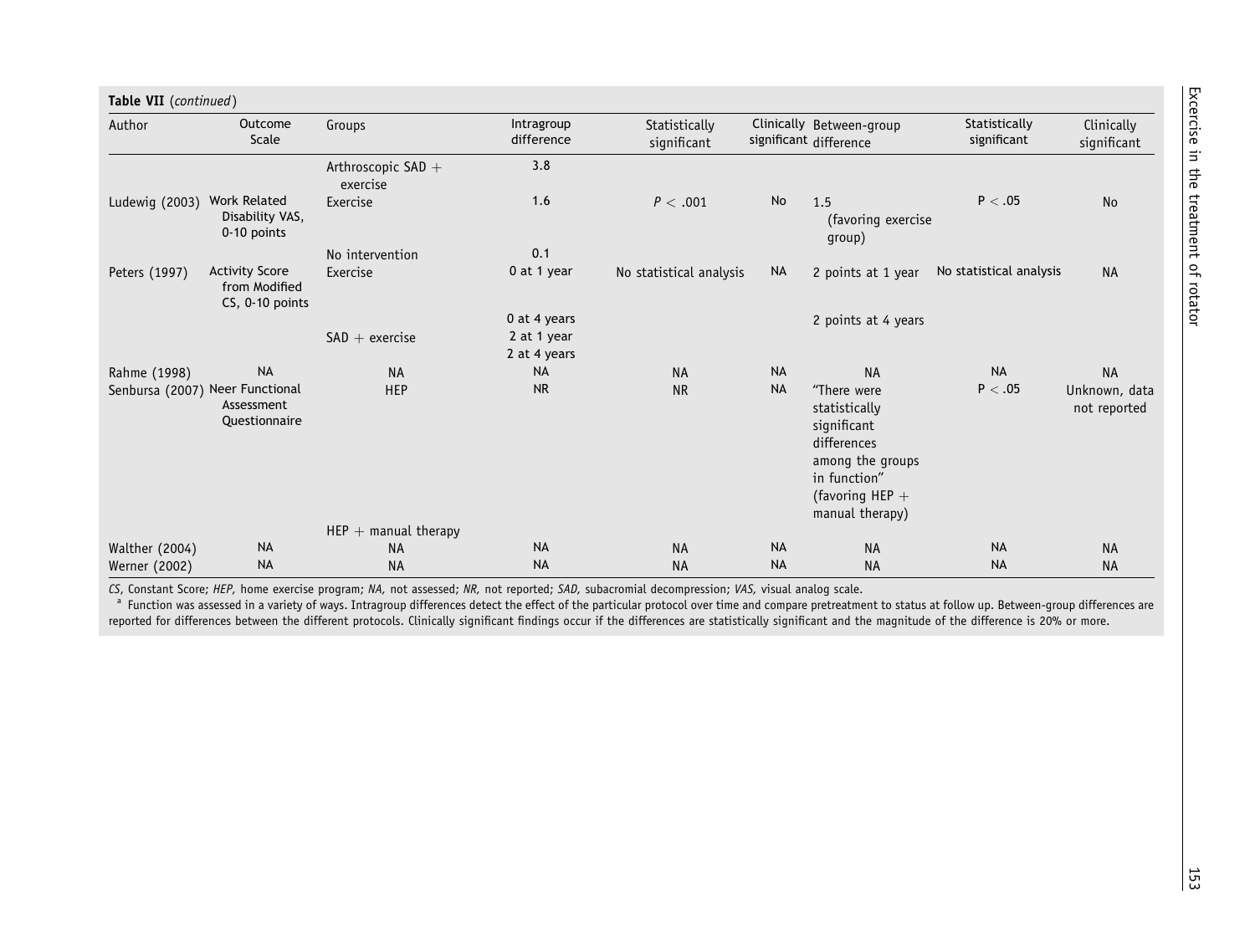Interestingly, each study had variations in the components of the physical therapy program, and as a result, there was a substantial amount of variation in the effectiveness of the individual programs. In studies evaluating patients with rotator cuff disease, the physical therapy protocol represents a critical confounding variable; which, if not controlled, may have a substantial effect on outcome and then serve as a source of performance bias.

This supports the development of a gold standard rehabilitation protocol. The utility of a standardized, accepted, evidence-based rehabilitation protocol for treating rotator cuff impingement is apparent. First, physicians and therapists will know that their patients are receiving the best available rehabilitation program that has the greatest likelihood of improving the patient's condition and avoiding surgery. Second, an accepted gold standard rehabilitation protocol would reduce confounding variables and performance bias in research studies. This will allow comparison of results between studies. A gold standard protocol would also serve as a control allowing the study of modifications, such as modalities, adding exercises or other treatments, eliminating specific components, and clarifying the effect of the investigated treatment. To assist with this, we synthesized the protocols described in these reviewed articles to develop a standard rehabilitation protocol.

Data from the rehabilitation protocols used in these articles were compiled in table format [\(Table III\)](#page-4-0). Information about specific components was extracted, including frequency, range of motion, flexibility, strengthening, manual therapy, and modalities, and then synthesized into a comprehensive protocol [\(Appendix I\)](#page-18-0).

Different authors had their patients perform exercises at different frequencies, ranging from twice weekly<sup>[2](#page-17-0)</sup> to daily.<sup>[8,9,24,35](#page-18-0)</sup> Some authors used supervised therapy with greater frequency early, progressing toward home exercises later.<sup>[17,34](#page-18-0)</sup>

On the basis of this information, we suggest that patients have supervised therapy 2 to 3 times each week, with the addition of manual therapy (see subsequent text). Patients who no longer need manual therapy and have developed proficiency in the protocol can be progressed to a home exercise program. Range of motion exercises and flexibility should be performed daily. Strengthening should be performed 3 times weekly.

Range of motion exercises were described by most authors. Pendulum exercises were used in the cohorts of Conroy et al, $^{11}$  $^{11}$  $^{11}$  Walther et al, $^{38}$  $^{38}$  $^{38}$  and Werner et al. $^{39}$  $^{39}$  $^{39}$  Postural exercises, such as shrugs, were used by Conroy el  $al$ ,<sup>[11](#page-18-0)</sup>, Peters et al,  $33$  and Rahme et al.  $34$  Active assisted range of motion was described with a cane, $11$  with the arm sus-pended,<sup>[8,9](#page-18-0)</sup> or with the other arm.<sup>[24](#page-18-0)</sup> Brox et al<sup>8,9</sup> recommended active assisted motion with the arm suspended in a sling for rotation, flexion-extension, and abductionadduction. Ludewig et  $al^{24}$  $al^{24}$  $al^{24}$  had patients stand before a mirror and work on shoulder elevation without shrugging. If a mirror was not available, they had the patient place the

uninvolved hand on the contralateral trapezius to provide feedback, making sure the upper trapezius remained relaxed during elevation of the arm.<sup>[24](#page-18-0)</sup> Haahr et al<sup>[17](#page-18-0)</sup> described active training of the periscapular muscles (rhomboid, serratus, trapezoid, levator, and pectoralis minor).

The conclusion from this information is that all patients may begin their range of motion work with postural exercise, such as shrugs, and shoulder retraction. Glenohumeral motion should begin with pendulum exercises, progress to active assisted motion, then to active motion as comfort dictates. Active assisted motion may be performed with a cane, suspended with pulleys, or with the uninvolved arm. Active motion may be performed in front of a mirror or using the opposite hand on the trapezius to prevent hiking of the shoulder, as described by Ludewig et al. $^{24}$  $^{24}$  $^{24}$ 

Flexibility exercises generally were performed for anterior and posterior shoulder tightness.<sup>[2,11,24,38,39](#page-17-0)</sup> In addition, Conroy et  $al<sup>11</sup>$  $al<sup>11</sup>$  $al<sup>11</sup>$  had patients perform cane-assisted stretching in flexion and external rotation. A variety of techniques were described for posterior shoulder stretching, most commonly cross-body adduction.<sup>[2,11,24,38,39](#page-17-0)</sup> Interestingly, McClure et  $al^{27}$  $al^{27}$  $al^{27}$  conducted a randomized trial comparing 2 different techniques to stretch the posterior shoulder-the sleeper stretch and the cross-body stretch--and found that the cross-body stretch was most effective. $27$  With regard to anterior shoulder stretching, Borstad et al<sup>[5](#page-18-0)</sup> performed a randomized trial of 3 stretches designed to stretch the pectoralis minor, consisting of unilateral selfstretch, supine manual stretch, and sitting manual stretch. Although all patients demonstrated gains in pectoralis minor length, they found the unilateral self-stretch (performed in a corner or on a door jamb) produced the greatest effect.<sup>[5](#page-18-0)</sup> Most authors recommended holding each stretch for 15 or 30 seconds and repeating 3 to 5 times, with a 10 second rest between each stretch. $2,24,38,39$ 

These data indicate that stretching should be performed daily and should include anterior shoulder stretching, performed by the patient in a corner or door jamb, and posterior shoulder stretching, using the cross-body adduction technique. Each stretch should be held for 30 seconds and repeated 5 times, with a 10-second rest between each stretch. Cane stretching in forward elevation and external rotation may also be used in a similar fashion.

Some authors did not provide much detail regarding their programs for strengthening, other than reporting that muscles of the rotator cuff and scapula stabilizers were involved.[17,34,35](#page-18-0) Others were more specific in describing their exercise programs. For example, strengthening exer-cises include shoulder flexion,<sup>2</sup> extension,<sup>[38,39](#page-18-0)</sup> scaption,<sup>[2](#page-17-0)</sup> rows,<sup>[2,38,39](#page-17-0)</sup> internal rotation of the adducted arm,<sup>[2,11,24](#page-17-0)</sup> and external rotation of the adducted arm.<sup>[2,11,24,38,39](#page-17-0)</sup>

Most authors used elastic bands.<sup>[2,24,35,38,39](#page-17-0)</sup> Most allowed joint movement for isotonic exercise<sup>[2,24,35](#page-17-0)</sup>; others relied on static resistance with isometric muscle contraction.<sup>[11,38,39](#page-18-0)</sup>

Each exercise was performed at 3 sets of 10 repetitions with a 60-second rest between each set<sup>[2](#page-17-0)</sup> or 3 sets of 10 the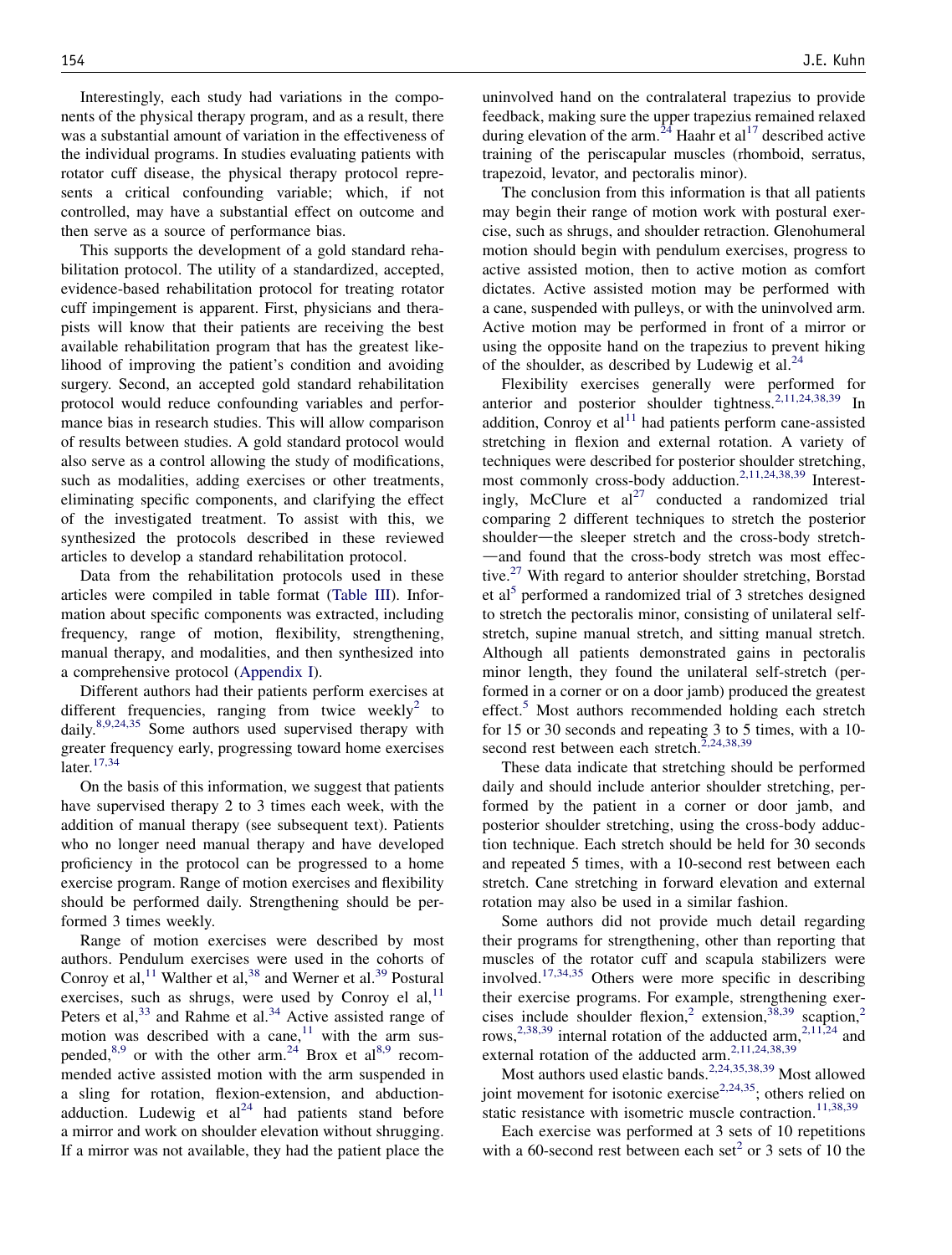<span id="page-17-0"></span>first week, followed by 3 sets of 15 the second week, followed by 3 sets of 20 the third week; then increasing TheraBand (Hygenic Corp, Akron, OH) resistance was used. $^{24}$  $^{24}$  $^{24}$ 

Scapular stabilizing exercises included the seated press  $up^{2,11}$  and the elbow push-up plus<sup>2</sup> and were performed on a chair or stable bench. Each was performed as 1 set of 25 repetitions.2 Supine push-up plus with a hand weight was used by Ludewig et al. $^{24}$  $^{24}$  $^{24}$ 

The synthesis of these reports clearly shows that strengthening exercises should focus on the rotator cuff and scapular stabilizing muscles. Rotator cuff strengthening should involve the following exercises with the TheraBand: internal rotation with arm adducted to side, external rotation with arm adducted to side, and scaption, if there is no pain associated with the exercise. Scapular stabilizer strengthening should include chair press, push-up plus (prone using body weight or supine with hand weight), and upright rows using an elastic band. Combination strengthening while standing using elastic bands should include forward elevation and extension. Each exercise should be performed as 3 sets of 10 repetitions, with increases in elastic resistance as strength improves.

Manual therapy has been shown to be effective at augmenting the effect of exercise in relieving symptoms of the impingement syndrome. $^{2,11,35}$  Manual therapy includes a variety of techniques, including joint mobilization, as described by Maitland<sup>[25](#page-18-0)</sup> and Foley et al,<sup>[14](#page-18-0)</sup> and soft tissue mobilization (effleurage, friction, and kneading techniques). $11,17$ 

Because the evidence favors the use of manual therapy, it should be included in a standard evidence-based protocol. Like exercise, the different varied aspects of manual therapy are worthy of further study to identify which components are effective in treatment. Manual therapy requires working with a physical therapist. During the period that patients are receiving manual therapy, they should be thoroughly instructed in the exercise program. Patients who no longer need manual therapy should be progressed to a home exercise program.

Ultrasound as a therapeutic modality has been evaluated by a number of studies. It is beyond the scope of this review to evaluate the effectiveness of ultrasound; however, multiple systematic reviews state that ultrasound is of little value in treating patients with shoulder pain.<sup>[16,28,37](#page-18-0)</sup> Conroy et al<sup>[11](#page-18-0)</sup> and Haahr et al<sup>[17](#page-18-0)</sup> both used heat in their protocols. Haahr et al<sup>[17](#page-18-0)</sup> and Senbursa et al<sup>35</sup> used ice. There are no data for or against the use of cold or heat as a modality; thus, their use must be optional at this point. It is clear, however, that ultrasound has no value in a rehabilitation protocol for the impingement syndrome.

With this information we offer a gold standard rehabilitation protocol ([Appendix I](#page-18-0)). It is important to recognize that this evidence-based protocol is not without limitations. The protocol described is a collection of features that have demonstrated a reduction in symptoms for impingement syndrome in randomized controlled trials. Some components in these studies may be unnecessary. Other features, which may be beneficial, may not be included. This may be reflective of another limitation of this study; namely, the diagnosis of impingement syndrome is based on a provocative test designed to produce pain in the subacromial space. $32$  The Neer impingement sign<sup>32</sup> and the Hawkins impingement sign<sup>[18](#page-18-0)</sup> may be imperfect tools to diagnose rotator cuff disease because they both have rela-tively poor specificities.<sup>[19](#page-18-0)</sup>

It could be argued that impingement syndrome is not a diagnosis at all; but rather, is the finding of a provocative physical examination test that could be produced by a variety of subacromial pathologies, including subacromial bursitis, bursal sided partial rotator cuff tears, biceps tendinitis, scapular dyskinesis, a tight posterior capsule, and postural abnormalities, among others. As a result, the protocol proposed in this article may need modifications to make it specific to a particular patient's anatomic diagnosis. For example, it may not be applicable to an athlete with rotator cuff pain due to excessive laxity in the shoulder. In addition, this protocol cannot be extrapolated to the postoperative state, where the clinicians may be interested in protecting a healing rotator cuff.

Despite these limitations, this systematic review of the best available evidence for exercise in the treatment of impingement syndrome was able to generate a physical therapy protocol that has been shown to be effective in level 1 and level 2 studies. This evidence-based protocol can be used by clinicians treating impingement syndrome and can serve as a gold standard to reduce variables in future cohort and comparative studies to help find better treatments for patients with this disorder.

# Acknowledgments

Thanks to members of the Vanderbilt Sports Medicine Journal Club who assisted in reviewing the articles: Kurt Spindler, Warren Dunn, Buddy Hannah, Andrew Gregory, Paul Rummo, Tara Holmes, Mick Koester, and Kevin Doulens.

#### References

- 1. Ainsworth R, Lewis JS. Exercise therapy for the conservative management of full thickness tears of the rotator cuff: a systematic review. Br J Sports Med 2007;41:200-10.
- 2. Bang M, Deyle G. Comparison of supervised exercise with and without manual physical therapy for patients with impingement syndrome. J Ortho Sports Phys Ther 2000;30:126-37.
- 3. Bennell K, Coburn S, Wee E, et al. Efficacy and cost-effectiveness of a physiotherapy program for chronic rotator cuff pathology: a protocol for a randomised, double-blind, placebo-controlled trial. BMC Musculoskelet Disord 2007;8:86.
- 4. Bohmer AS, Staff PH, Brox JI. Supervised exercises in relation to rotator cuff disease (impingement syndrome stages II and III): a treatment regimen and its rationale. Physiother Theory Pract 1998;14:93-105.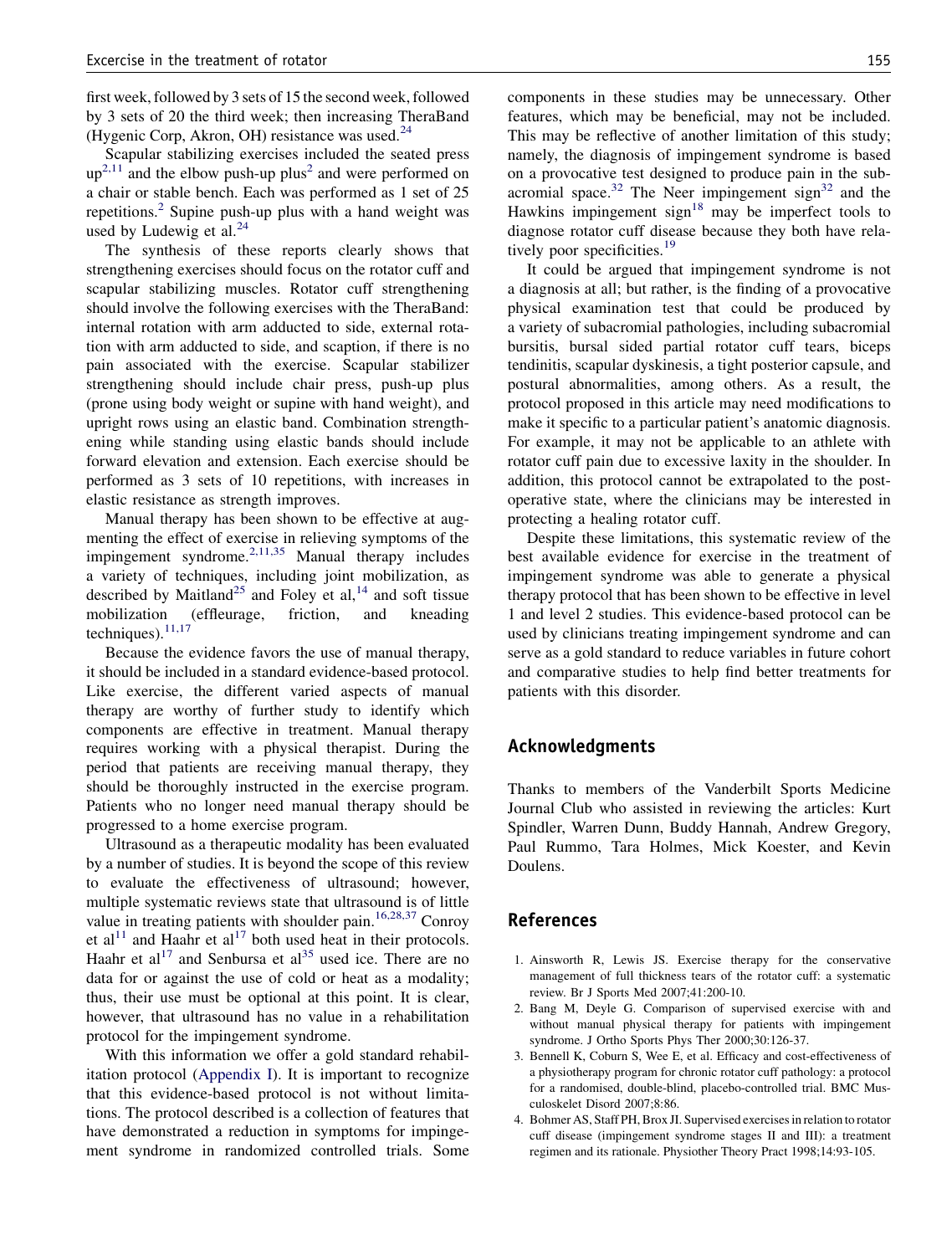- <span id="page-18-0"></span>5. Borstad JD, Ludewig PM. Comparison of three stretches for the pectoralis minor muscle. J Shoulder Elbow Surg 2006;15:324-30.
- 6. Brewster C, Schwab DR. Rehabilitation of the shoulder following rotator cuff injury or surgery. J Orthop Sports Phys Ther 1993;18:422-6.
- 7. Browning DG, Desai MM. Rotator cuff injuries and treatment. Prim Care Clin Office Pract 2004;31:807-29.
- 8. Brox JI, Gjengedal E, Uppheim G, et al. Arthroscopic surgery versus supervised exercises in patient with rotator cuff disease (stage II impingement syndrome): A prospective, randomised, controlled study in 125 patients with a 2 ½ year follow-up. J Shoulder Elbow Surg 1997;8:102-11.
- 9. Brox J, Staff P, Ljunggren A, Brevik J. Arthroscopic surgery compared with supervised exercises in patients with rotator cuff disease. BMJ 1993;307:899-903.
- 10. Cakmak A. Conservative treatment of subacromial impingement syndrome. Acta Orthop Traumatol Turc 2003;37(Suppl 1):112-8.
- 11. Conroy DE, Hayes KW. The effect of mobilization as a component of comprehensive treatment for primary shoulder impingement syndrome. J Ortho Sports Phys Ther 1998;28:3-14.
- 12. Desmeules F, Cote CH, Fremont P. Therapeutic exercise and orthopaedic manual therapy for impingement syndrome. A systematic review. Clin J Sports Med 2003;13:176-82.
- 13. Ellenbecker TS, Derscheid GL. Rehabilitation of overuse injuries of the shoulder. Clin Sports Med 1989 Jul;8:583-604.
- 14. Foley R, Janos S, Johnson R, Petersen C. Active and passive movement testing of the extremities, spine, pelvis, and temporomandibular joint. In: Petersen C, editor. Teaching manual for physical therapy. Chicago: Northwestern University, Department of Physical Therapy and Human Movement Sciences; 1994. p. 34-68.
- 15. Grant HJ, Arthur A, Pichora DR. Evaluation of interventions for rotator cuff pathology: a systematic review. J Hand Ther 2004;17:274-99.
- 16. Green S, Buchbinder R, Hetrick S. Physiotherapy interventions for shoulder pain. Cochrane Database Syst Rev 2003;2. CD004258.
- 17. Haahr JP, Ostergaard S, Dalsgaard J, Norup K, Frost P, Lausen S, et al. Exercises versus arthroscopic decompression in patients with subacromial impingement: a randomised, controlled study in 90 cases with a one year follow up. Ann Rheum Dis 2005;64:760-4.
- 18. Hawkins RJ, Kennedy JC. Impingement syndrome in athletes. Am J Sports Med 1980;8:151-8.
- 19. Hegedus EJ, Goode A, Campbell S, et al. Physical examination tests of the shoulder: a systematic review with meta-analysis of individual tests. Br J Sports Med 2008;42:80-92.
- 20. Jobe FW, Moynes DR. Delineation of diagnostic criteria and a rehabilitation program for rotator cuff injuries. Am J Sports Med 1982;10: 226-9.
- 21. Kibler WB, McMullen J, Uhl T. Shoulder rehabilitation strategies, guidelines, and practice. Orthop Clin North Am 2001;32:527-38.
- 22. Kibler WB. Rehabilitation of rotator cuff tendinopathy. Clin Sports Med 2003;22:837-47.
- 23. Krabak BJ, Sugar R, McFarland EG. Practical nonoperative management of rotator cuff injuries. Clin J Sport Med 2003;13:102-5.
- 24. Ludewig PM, Borstad JD. Effects of a home exercise programme on shoulder pain and functional status in construction workers. Occup Environ Med 2003;60:841-9.
- 25. Maitland G. Peripheral manipulation. London, UK: Butterworth-Heinmann Ltd; 1991. 47-52, 129-67.
- 26. Mantone JK, Burkhead WZ Jr, Noonan J Jr. Nonoperative treatment of rotator cuff tears. Orthop Clin North Am 2000;31:295-311.
- 27. McClure P, Balaicuis J, Heiland D, Broersma ME, Thorndike CK, Wood A. A randomized controlled comparison of stretching procedures for posterior shoulder tightness. J Orthop Sports Phys Ther 2007;37:108-14.
- 28. Michener LA, Walsworth MK, Burnet EN. Effectiveness of rehabilitation for patients with subacromial impingement syndrome: a systematic review. J Hand Ther 2004;17:152-64.
- 29. Millett PJ, Wilcox RB III, O'Holleran JD, Warner JJP. Rehabilitation of the rotator cuff: an evaluation-based approach. J Am Acad Ortho Surg 2006;14:599-609.
- 30. Morrison DS, Frogameni AD, Woodworth P. Conservative management for subacromial impingement syndrome. J Bone Joint Surg Am 1997;79:732-7.
- 31. Morrison DS, Greenbaum BS, Einhorn A. Shoulder impingement. Orthop Clin North Am 2000;31:285-93.
- 32. Neer CS 2nd. Impingement lesions. Clin Orthop Relat Res 1983:70-7.
- 33. Peters G, Kohn D. Medium-tern clinical results after operative and non-operative treatment of subacromial impingement. Unfallchirurg 1997;100:623-9.
- 34. Rahme H, Solem-Bertoft E, Westerberg CE, Lundberg E, Sorensen S, Hilding S. The subacromial impingement syndrome. A study of results of treatment with special emphasis on predictive factors and paingenerating mechanisms. Scand J Rehab Med 1998;30:253-62.
- 35. Senbursa G, Baltaci G, Atay A. Comparison of conservative treatment with and without manual physical therapy for patients with shoulder impingement syndrome: a prospective, randomized clinical trial. Knee Surg Sports Traumatol Arthrosc 2007;15:915-21.
- 36. Spindler KP, Kuhn JE, Dunn W, Matthews CE, Harrell FE Jr, Dittus RS. Reading and reviewing the orthopaedic literature: a systematic, evidence-based medicine approach. J Am Acad Orthop Surg 2005;13:220-9.
- 37. Van Der Heijden GJ. Physiotherapy for patients with soft tissue disorders: a systematic review of randomized clinical trials. BMJ 1997;315:25-30.
- 38. Walther M, Werner A, Stahlschmidt T, Woeffel R, Gohlke F. The subacromial impingement syndrome of the shoulder treated by conventional physiotherapy, self-training, and a shoulder brace: results of a prospective, randomized study. J Shoulder Elbow Surg 2004;13: 417-23.
- 39. Werner A, Walther M, Ilg A, Stahlschmidt T, Gohlke F. Self-training versus conventional physiotherapy in subacromial impingement syndrome [German]. Z Orthop Ihre Grenzgeb 2002;140:375-80.

# Appendix I Evidence-based medicine exercise protocol for impingement syndrome

General instructions: This physical therapy protocol is based on the best evidence demonstrating a beneficial effect for exercise in the treatment of rotator cuff tendonitis. It is largely unknown if adding or eliminating exercises will affect the outcome. Range of motion and stretching exercises should be performed daily. Strengthening should be performed 3 times weekly.

Modalities: Heat or cold, or both, may be used. Studies have demonstrated that the results of ultrasound treatment are no better than results in control patients, and it should not be used.

Manual therapy: Joint and soft tissue mobilization techniques have been shown to augment the effect of the exercise program. Initially, supervised exercises with manual therapy are recommended. During that time patients, should be instructed in a home program. Patients can move entirely to a home program when they no longer are in need of manual therapy.

Range of motion [\(Figures A1, A2, A3, A4, A5](#page-19-0)): Patients may begin their range of motion work with postural exercise such as shrugs and shoulder retraction. Glenohumeral motion should begin with pendulum exercises, progress to active assisted motion, then to active motion as comfort dictates. Active assisted motion may be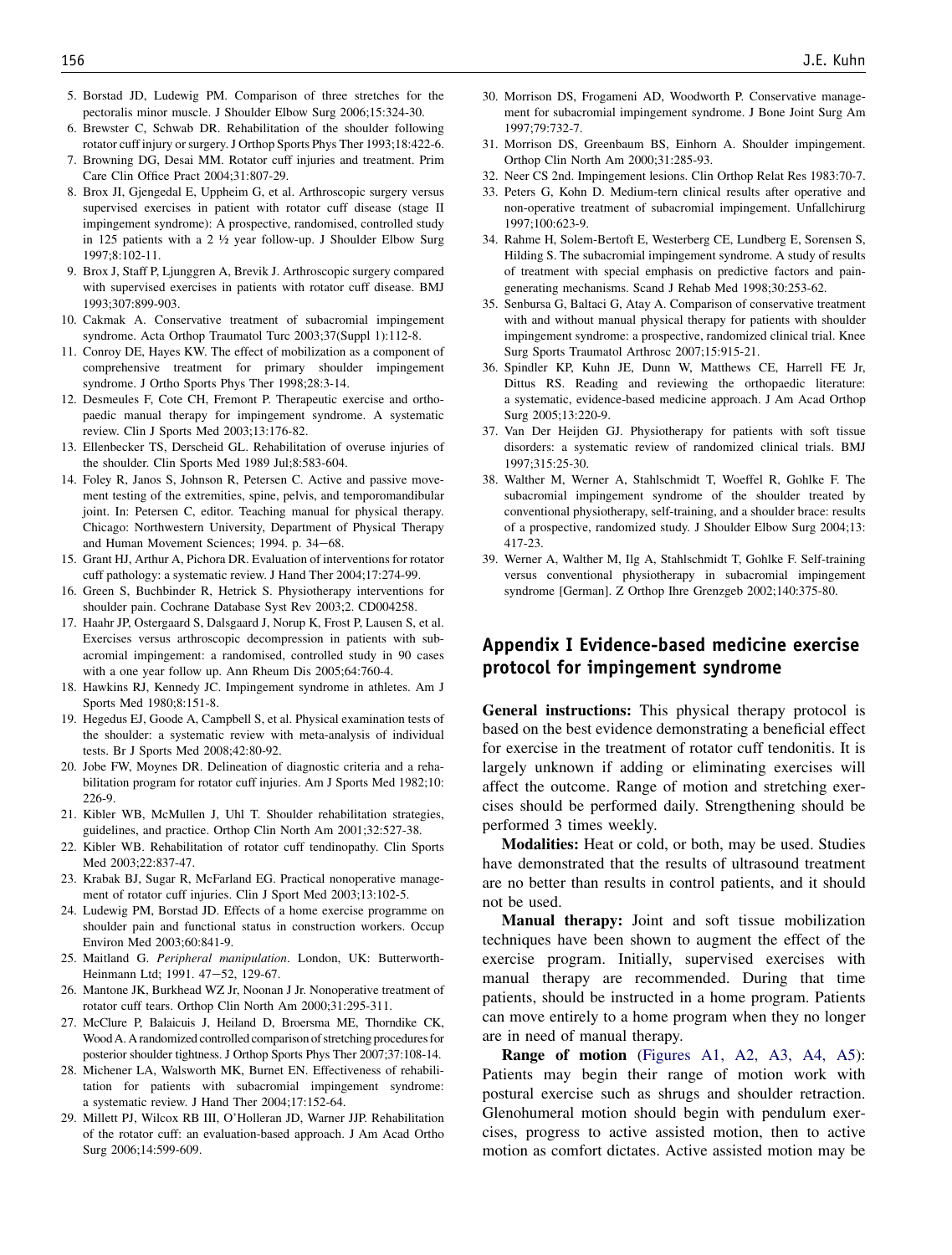<span id="page-19-0"></span>

Figure A1 Pendulum exercises: Let the arm dangle. Make 20 small counterclockwise circles. Make 20 small clockwise circles. Make forward and backward motions, then side to side motions.



Figure A2 Posture exercises: Put hands on the hips, lean back, and hold.

performed with a cane, suspended with pulleys, or the uninvolved arm. Active motion may be performed in front of a mirror or using the opposite hand on the trapezius to prevent hiking of the shoulder.

Flexibility ([Figures A6 and A7](#page-20-0)): Stretching should be performed daily and should include anterior shoulder



Figure A3 Active training of the scapula muscles. (Left) Shoulder shrugs: Pull the shoulders up and back, and hold. (Right) Pinch the back of the shoulder blades together using good posture.

stretching, performed by the patient in a corner or door jamb, and posterior shoulder stretching using the crossed body adduction technique. Each stretch should be held for 30 seconds and repeated 5 times, with a 10-second rest between each stretch. Cane stretching in forward elevation and external rotation may also be used in a similar fashion (see [Figure A4\)](#page-20-0).

Strengthening [\(Figures A8-A15](#page-21-0)): Strengthening exercises should focus on the rotator cuff and scapula stabilizing muscles. Rotator cuff strengthening should involve the following exercises with the TheraBand: internal rotation with the arm adducted to side, external rotation with the arm adducted to side, and scaption if there is no pain associated with the exercise. Scapula stabilizer strengthening should include chair press, push-up plus (prone using body weight or supine with hand weight), and upright rows using an elastic band. Combination strengthening while standing using elastic bands should include forward elevation and extension. Each exercise should be performed as 3 sets of 10 repetitions, with increases in elastic resistance as strength improves.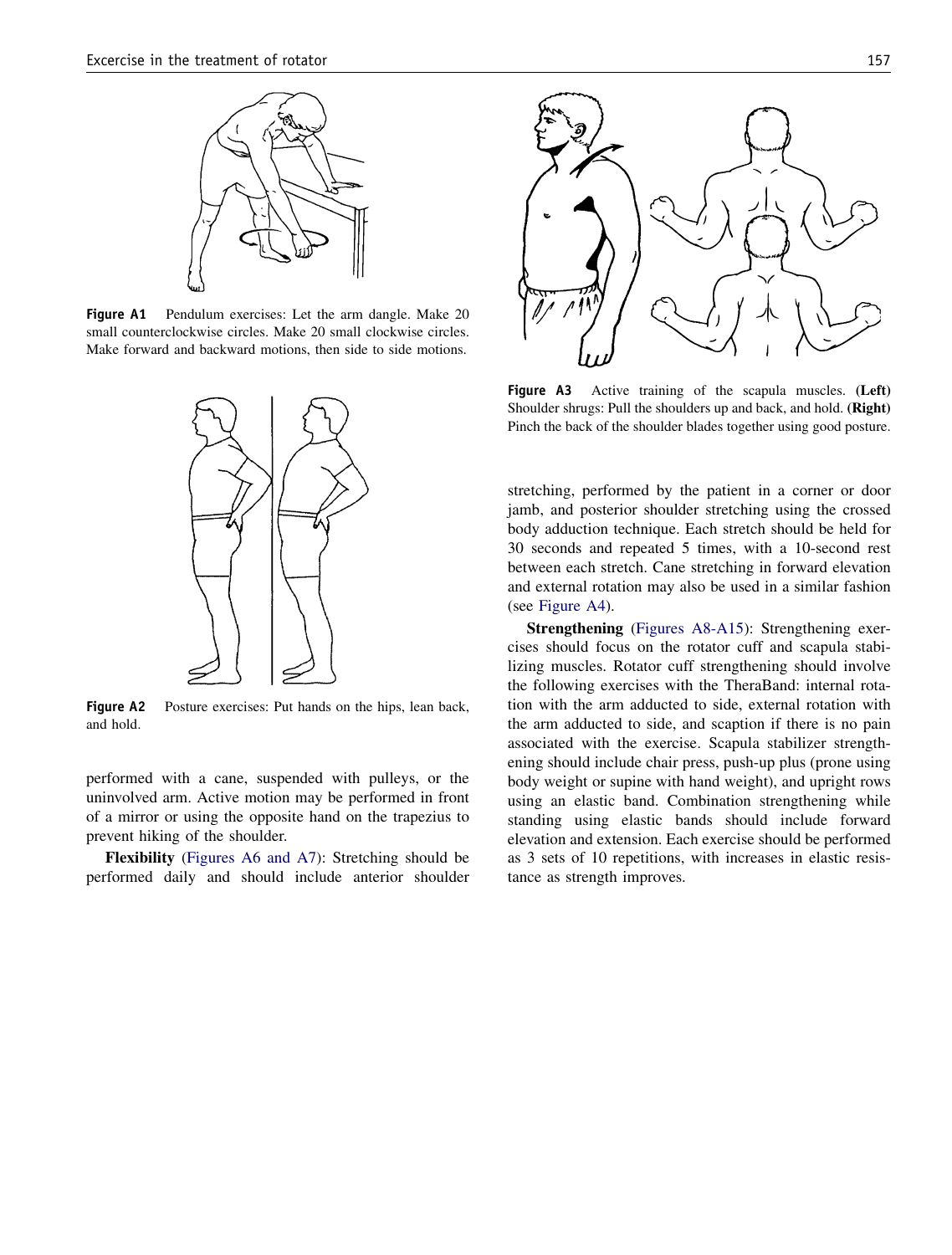<span id="page-20-0"></span>

Figure A4 Active assisted range of motion using a cane: Lying supine, hold the cane with both hands. Elevate the arms using the healthy arm to guide the injured arm. Increase the use of the injured arm as directed by comfort. These can be done upright when comfortable. Images demonstrate forward elevation, external rotation, and abduction. Can do standing if comfortable.



Figure A5 Active range of motion. In front of a mirror, practice raising your arm in front of your body without shrugging your shoulder.



Figure A6 Anterior shoulder stretch: Place hands at shoulder level on each side of a door or in a corner of a room. Lean forward into the door or corner and hold.



Figure A7 Posterior shoulder stretch: Bring the involved arm across in front of the body as shown. Hold the elbow with the other arm. Gently flex the bent arm, which will pull the other arm across the chest until a stretch is felt in the back of the shoulder.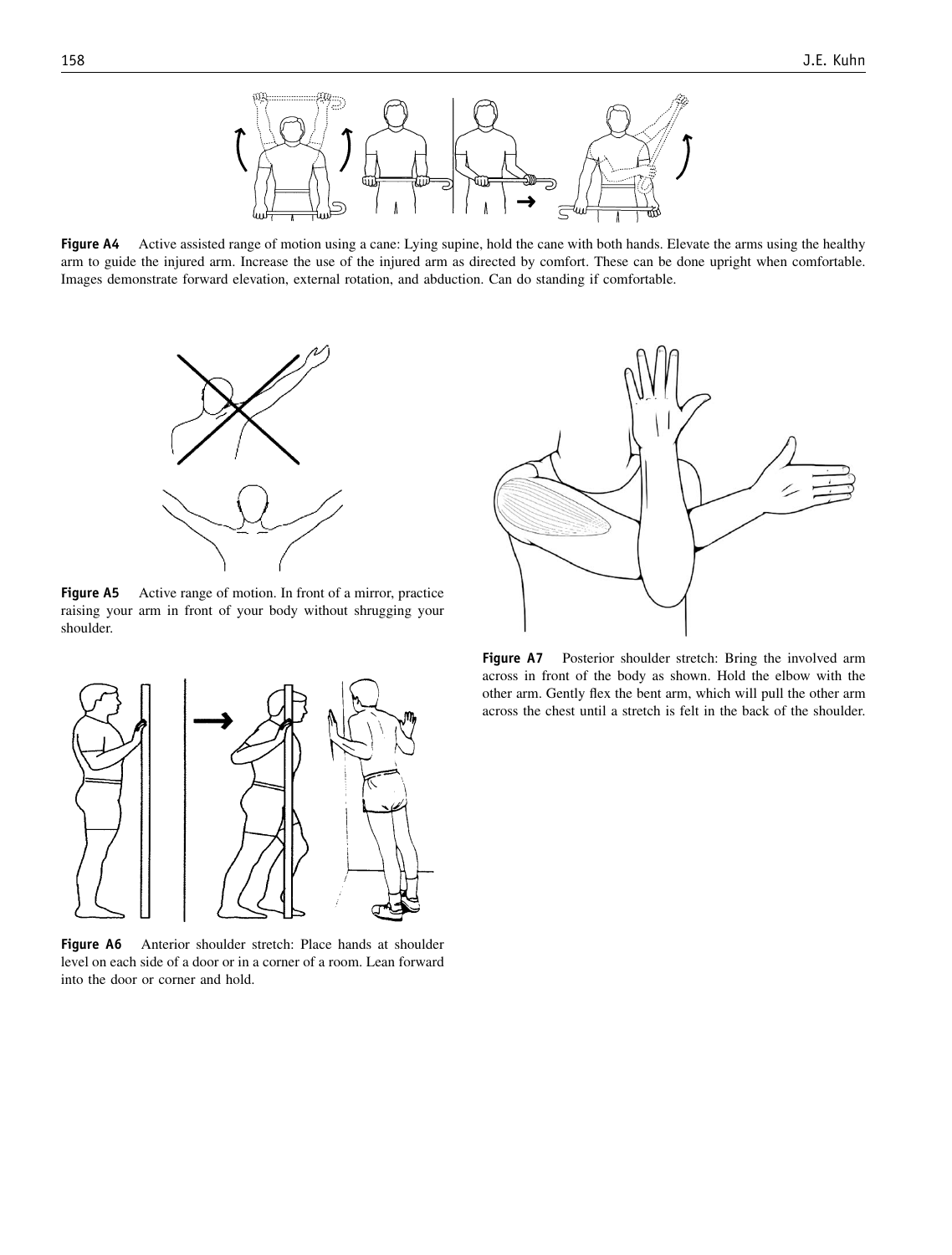<span id="page-21-0"></span>

Figure A8 A (Left), External rotation: Secure the elastic band at waist level. Hold the elbow at  $90^\circ$ , arm at the side. Pull the hand away from the body as shown. (Right) Internal rotation: Secure the elastic band at waist level. Hold the elbow at  $90^\circ$ , arm at the side. Pull the hand across the body as shown. OR B (Left), External rotation: Lie on side, involved side up. Arm at side, elbow bent, with or without weight. Move the hand up as shown. (Right) Internal rotation: Lie on involved side, elbow bent at 90°, arm at side. With or without weight, pull hand inward across the body, as shown.



Figure A9 Scaption: Hold the arm  $30^\circ$  forward, thumb up or down, raise the arm. May add resistance. This exercise should be done only if there is no pain.



Figure A10 Chair press: While seated, press up on the chair, lifting the body off the chair. Try to keep the spine straight.



Figure A11 Push-up plus: Do a push-up (either on your hands or forearms) and then really push to bring your spine to the ceiling.